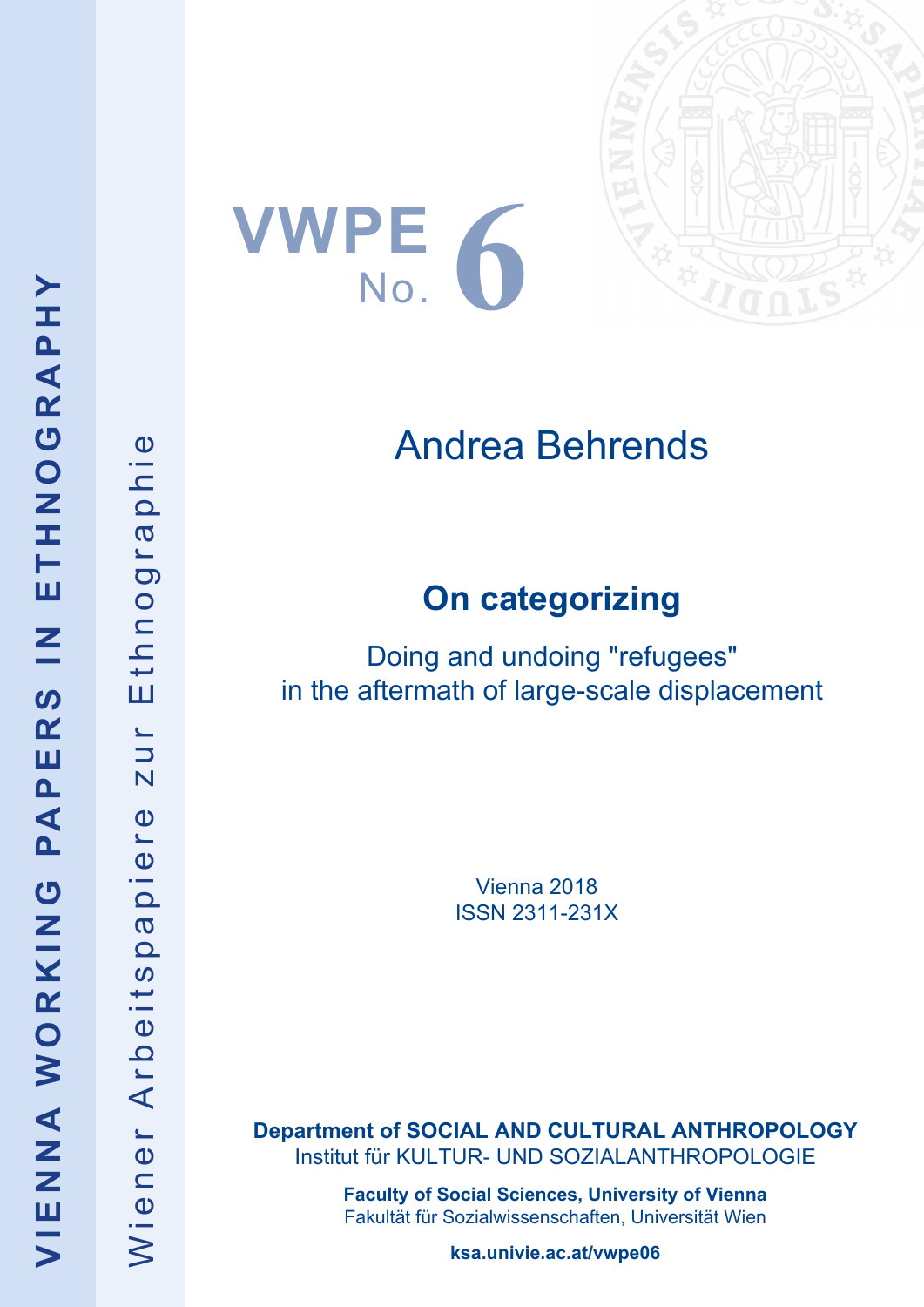## **ON CATEGORIZING. DOING AND UNDOING 'REFUGEES' IN THE AFTERMATH OF LARGE-SCALE DISPLACEMENT**

Andrea Behrends (*Free University Berlin*)

#### **Abstract**

After more than a decade of intervention the UN Refugee Agency is preparing its exit from the Chad-Sudan borderlands. Currently, about 200.000 people live in twelve camps remaining on the Chadian side of the border as they do not feel it safe enough to return to their Sudanese home villages and towns. This paper takes the 'integration' measures adopted by this organization, in concert with the Chadian state, as a starting point to study the relations of people inside and outside the camp. Based on recent studies that focus on the "contingency of social belonging" (Hirschauer 2014), the author highlights the interplay of knowledge and practice to 'un/do' differences in the interrelated use and translation of human categorizations as processes that influence lives in uncertain circumstances. Two examples of undoing the category of 'refugee' are in the foreground: attempts to mix the refugee camp dwellers with the surrounding villagers, and a process of biometric registration to change the camp dwellers' status from 'refugees' to 'refugee citizens.' Although both procedures follow stringent rules, they likewise represent the contingency of everyday practice, on the part of both institutions and their addressees.

As I returned to the Chad-Sudan borderlands in 2016 near the end of an extended research project<sup>[1](#page-1-0)</sup>, I witnessed combined attempts by the Chadian state and UN organizations to recreate a sense of normality after years of violent wars and displacement. This normalization took the form of various measures to integrate into the surrounding villages and towns about 200.000 refugee camp dwellers who did not consider the situation in Sudan safe enough to return, even thirteen years after fleeing their homes as part of large-scale displacement during the Darfur War.

<span id="page-1-0"></span><sup>&</sup>lt;sup>1</sup> This Working Paper is part of an ongoing book project about displacement, emplacement and aid in the Chad-Sudan Borderlands. My research was funded by the Max Planck Institute for Social Anthropology, the Volkswagen Foundation and the German Research Foundation. I thank the two anonymous reviewers for valuable comments and Daniel Flaumenhaft for language editing and important clarifications.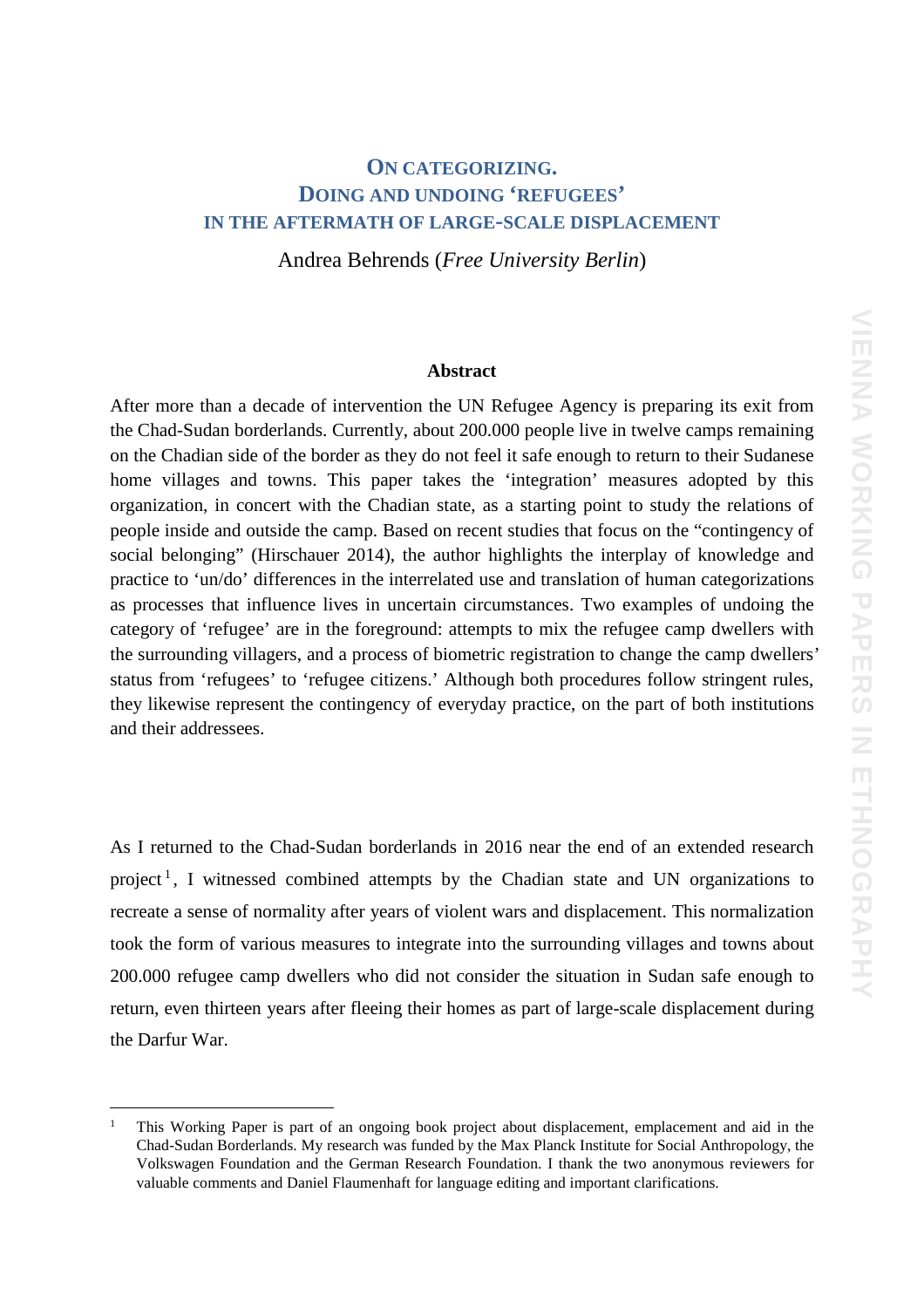In the local Arabic dialect, the people of the borderlands referred to this conflict as *harb* (war) or *machákil* (problem). The turning point that had escalated events and created the greatest uncertainties in the border region had been a rebel attack in Sudanese Darfur in 2003. When the rebels demanded to be included in the national power- and wealth-sharing negotiations that were then taking place in Khartoum<sup>[2](#page-2-0)</sup> the Sudanese government retaliated brutally, unleashing local militias to fight against them and attack civilians. Shortly after, hundreds of thousands of people took refuge in Chad. Some remained in villages along the border, but the majority subsequently moved into one of twelve refugee camps that UNHCR provided next to previously existing villages. Today, these form small cities, each holding from 20.000 to 40.000 people. According to local estimates the conflict continues on the Sudanese side of the border this war, but the situation in Chad has stabilized. After the largest presence of aid agencies in the history of the Chadian borderlands, all but the largest international agencies left after 2010, with only the United Nations High Commissioner for Refugees (UNHCR), the World Food Program, and the International Childrens' Emergency Fund (UNICEF) remaining. These continue to manage the twelve refugee camps by subcontracting the services to a (now greatly reduced) number of non-governmental organizations (NGOs). My research covers a longer period extending before, during and after the Darfur War, from the perspective of the Chadian side of the border, but this paper focuses on the phase from 2014 until 2017, when the UNHCR started to plan its exit.

The focus of this paper will be on how the practice of categorizing and of "un/doing difference" (Hirschauer 2014, 2017), manifests in the agencies' concerted efforts to do away with the category of 'refugee' after having reinforced it for over a decade. This enables us to understand the moments, sometimes elusive and often overlooked, at which certain institutionalized differences become less important, and where new relationalities come into being. To find these moments, I take the *significance and flexibility of human categories* as my starting point. How do people pragmatically redefine categories? And how can anthropologists apprehend and theorize these moments of doing and undoing difference? Hirschauer suggests looking for moments in which guiding distinctions are backgrounded,

<span id="page-2-0"></span><sup>&</sup>lt;sup>2</sup> In 2005 the Government of Sudan and the Southern Sudanese Sudan People's Liberation Movement (SPLM) signed the Comprehensive Peace Agreement. This agreement had been internationally orchestrated and included arrangements for a transitional government in which the north and south would share wealth and power. It also included the option for South Sudan to vote for or against secession; it exercised this in 2011, leading to the separation of the two countries. Disappointingly for other marginalized regions, the power- and wealth-sharing only included the south of the country. The national power-sharing agreement therefore had various disrupting implications in Darfur (Hadi 2014).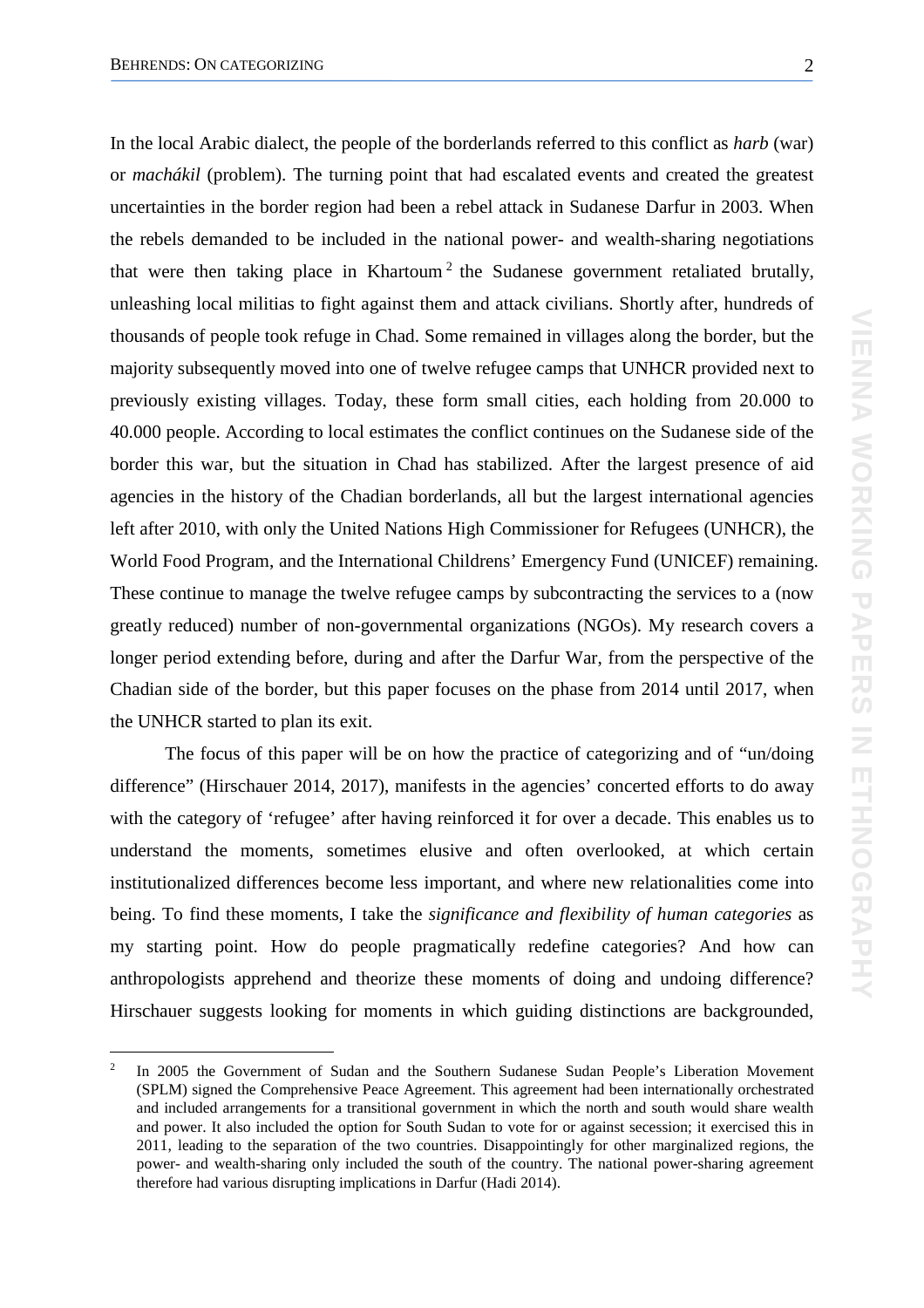first by looking at how categories relate to and reinforce each other in order to find out which of the many possible categories people use in a given setting; and, second, by looking at these categories' temporality, at what moments certain categories are updated? In other words, when during encounters are differences backgrounded or foregrounded?

This approach goes beyond looking at refugee camps in isolation, enabling us to see the dynamics of camps, aid and other institutions from a wider angle that takes in those who live both within and outside of the camps. When researching refugees, the guiding distinction seems to be how people experience to be categorized. Research about the effectiveness of the refugee category and the subjectivities that result from it has a long tradition in social research. It has often been noted that categories actively shift and shape subjectivities (Bowker and Star 1999, Breckenridge 2014, Desrosières 1998, Hacking 1995, 1999, Lakoff 1987, Li 2007, Rottenburg et al. 2015, Star 1999, Vetters 2014). In the process of categorizing and registering people, ascribed identities wittingly or unwittingly create "political subjectivities" (Krause and Schramm 2011) that restrict individuals' and groups' action in relation to how people become visible to authorities (see also M'charek et al. 2013). Categorizing can have the effect of changing a sense of belonging, limiting the range of possible actions and access to services, or for that matter the experience of reality. But it also opens up new senses of self and makes room for creative adaptations, particularly in situations of displacement (Hammar 2014).

Feldman (2012) addresses "the challenge of categories" in relation to changing identifications and categories of 'Palestine Refugees' in the interaction between a UN aid regime – in this case, the United Nations Relief and Works Agency for Palestine Refugees in the Near East (UNRWA) and the experiences of Palestinians who had been deprived of their homes after the 1948 founding of the State of Israel. The key term of Feldman's work is *definition*, which, she says, delineates the process by which the so-called "Palestine Refugees" actively adapt the terms of assistance to their needs and worries.

While Feldman focuses on the contention related to these processes, Zetter (1991, 2007) studies re-housing programs in Cyprus's refugee crisis, pointing to the fact that people labeled as refugees do not take part in labeling – or defining – processes. He therefore gives particular attention to their vulnerability to the category's implications and the "dynamic identity processes" that result from it. According to him, labeling someone a refugee gives rise to a "process of stereotyping which involves disaggregation, standardization, and the formulation of clear cut categories", leading to "delinkage" and replacing "an individual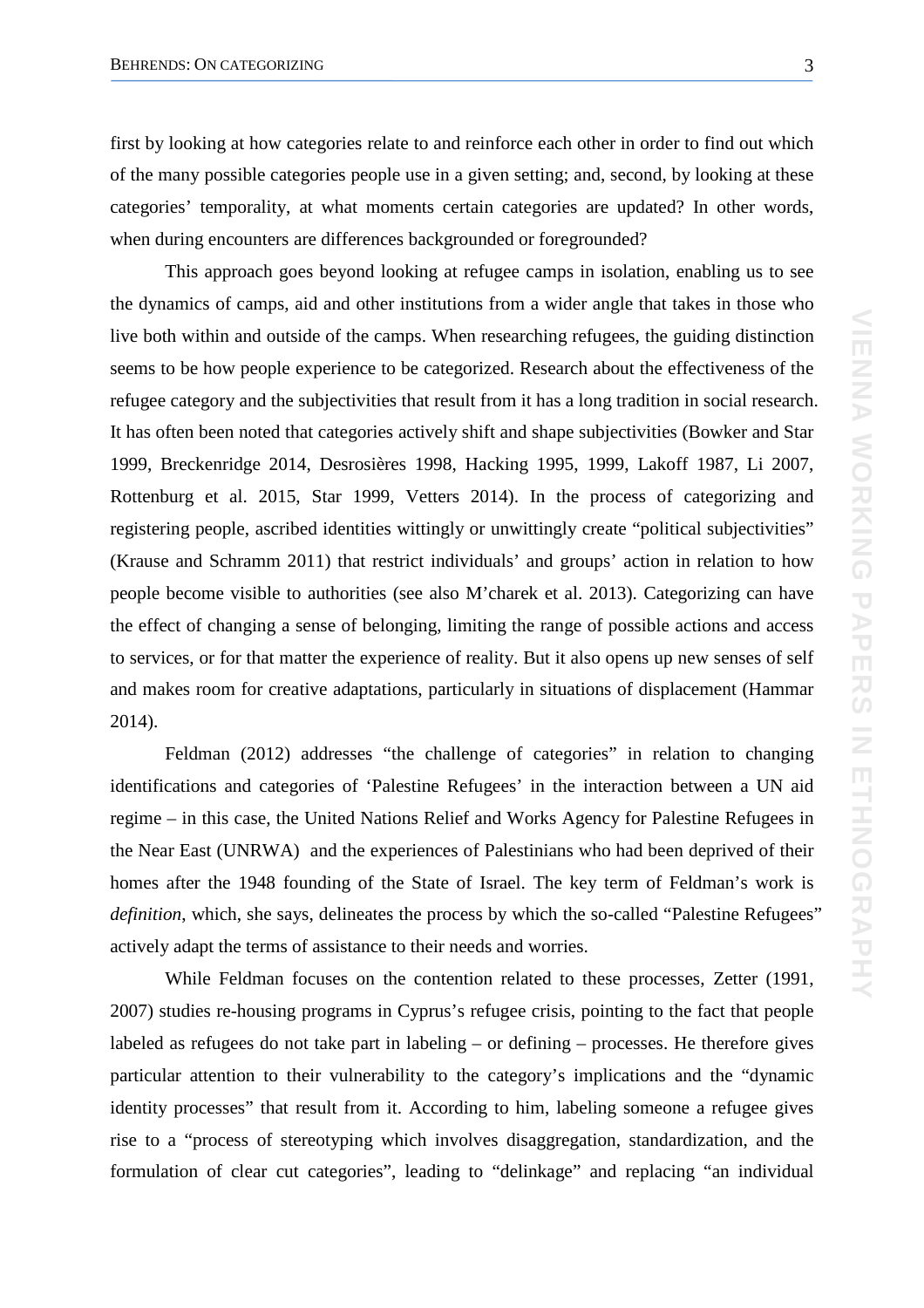identity … by a stereotyped identity" (1991: 44). Similarly, Tallio (2004) uses policy-driven categories to signal clear-cut boundaries in refugee policies and compare them with the current situation of those formerly labeled 'refugees,' as they "glide into" the category of 'returnees'. [3](#page-4-0) Both Zetter and Tallio highlight the methods and consequences of structuring access to governmental protection or aid procedures connected to the internationally-accepted status of 'refugees.' These methods reflect the limitations of categorizations to include more subtle nuances of the ascribed statuses.

In the following analysis, I will use the example of the Chad-Sudan borderlands to look at approaches that, like Feldman's (2012) and Vetters's (2017) studies, incorporate contingency to allow diverse interpretations of the categorization of 'refugees' outside its institutional frame. I will include the actors' long-term perspectives and their multi-directional pathways of multiple membership. By basing linking my findings to these studies, I also suggest adopting a more interactive and process-oriented perspective on the process of tinkering with the category of 'refugee'.

#### **The refugee category in Chad – introducing Brahim and methodology**

When the UNHCR opened up the refugee camps, the category of 'refugee' gained great currency, temporarily changing the complex ways in which people expressed their membership in groups. It was reinforced by the arrival of humanitarian aid and the establishment of the camps, but was intended to become insignificant again once aid started to be phased out. Most certainly, it interrelates with other ways of categorizing, as the lines of relating and differentiating in the borderlands are manifold. People's occupations may differ: most are farmers or herders, but some are traders or work migrants. Most speak a local Arabic dialect, but they also speak other languages according to their ethnic affiliations. Difference can manifest according to education level, land ownership or access to state authorities; or according to denomination of Islam like Sufism or Wahhabism (Seesemann 2005). These categorizations interrelate. But they are foregrounded and backgrounded in different interactive situations.

<span id="page-4-0"></span> <sup>3</sup> Tallio describes, for instance, the worries of Angolans living in camps in the DRC about the red plastic armbands that indicated that they would soon be leaving the camp. While this technical procedure was supposed to make the situation more orderly for the camp's organizers, it had the disturbing side effect of sparking other camp dwellers' desires to appropriate the belongings of those leaving the camp.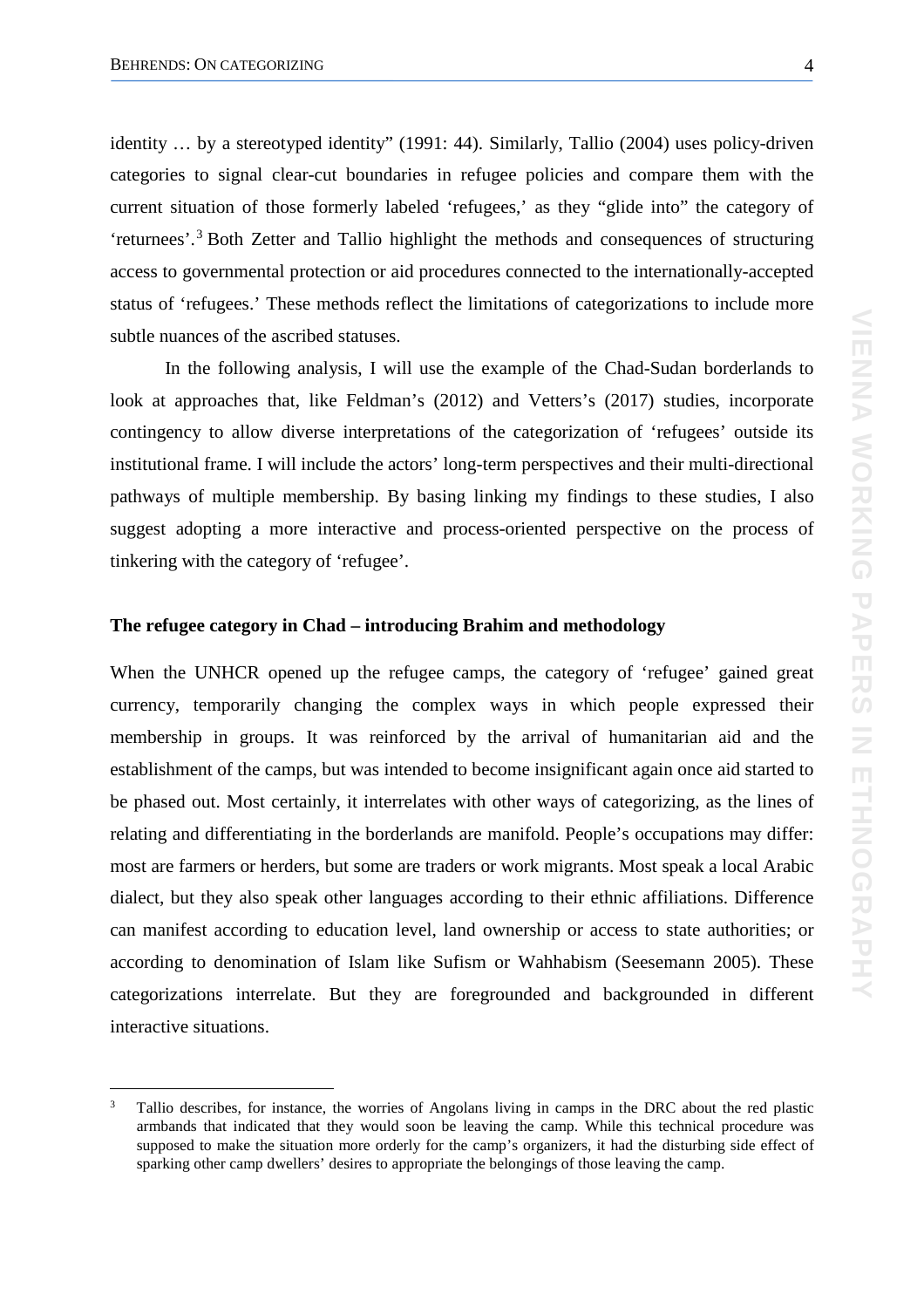The situation relevant for this paper relates to the agencies' aim of exiting the aid situation in Eastern Chad, which had invited unprecedented levels of military, humanitarian and development interventions, overseen by both the Chadian state and international organizations operating in this area. 'Undoing' the refugee status of people who had spent thirteen years in the camps marked a poignant moment in a long trajectory that had first involved the creation of 'refugees'. It also meant that the category underwent a number of transformations. While the aid agency had long worked at establishing the regulations needed to maintain the refugee category on a legal and practical basis, those so categorized had simultaneously adopted, adapted, reformulated or abandoned it over the years. Interestingly, toward the end of their operation, the aid agency invoked these appropriations to justify cutting their budget and 'integrating' the camp dwellers into the Chadian territory, as 'return' to Sudan was still not considered a 'safe' option. The interrelation of these processes is at the heart of this paper.

I was therefore excited to hear my long-term assistant and research partner Brahim's explanation of the UNHCR-led integration process. He had been a subcontracted aid worker for the UNHCR, and I draw here on his experiences, both in relation to his formal work with the aid agencies and to his informal position as a middle-man and a translator between the local villagers and the refugee camp dwellers. From 2014 to 2016 he had participated in two of the refugee agency's main related approaches to undo the refugee category: first by 'grouping' the people inside and outside the camps as an 'integration' measure and, second, in a large-scale biometricisation process to facilitate providing 'refugees' with a new category, 'refugee citizens in Chad.'

Brahim's involvement into both processes will be my guiding material for this analysis. Since 2000, my research has repeatedly taken me to Chad. In several journeys I followed up on the lives and the techniques for coping with uncertainty and war used by some of the region's inhabitants, inside and outside refugee camps. This also included conversations with and about local power holders, aid workers, military, rebels, and government employees on various levels, both men and women. In this paper, Brahim, along with some UNHCR employees and their documents, will be the foremost source of information.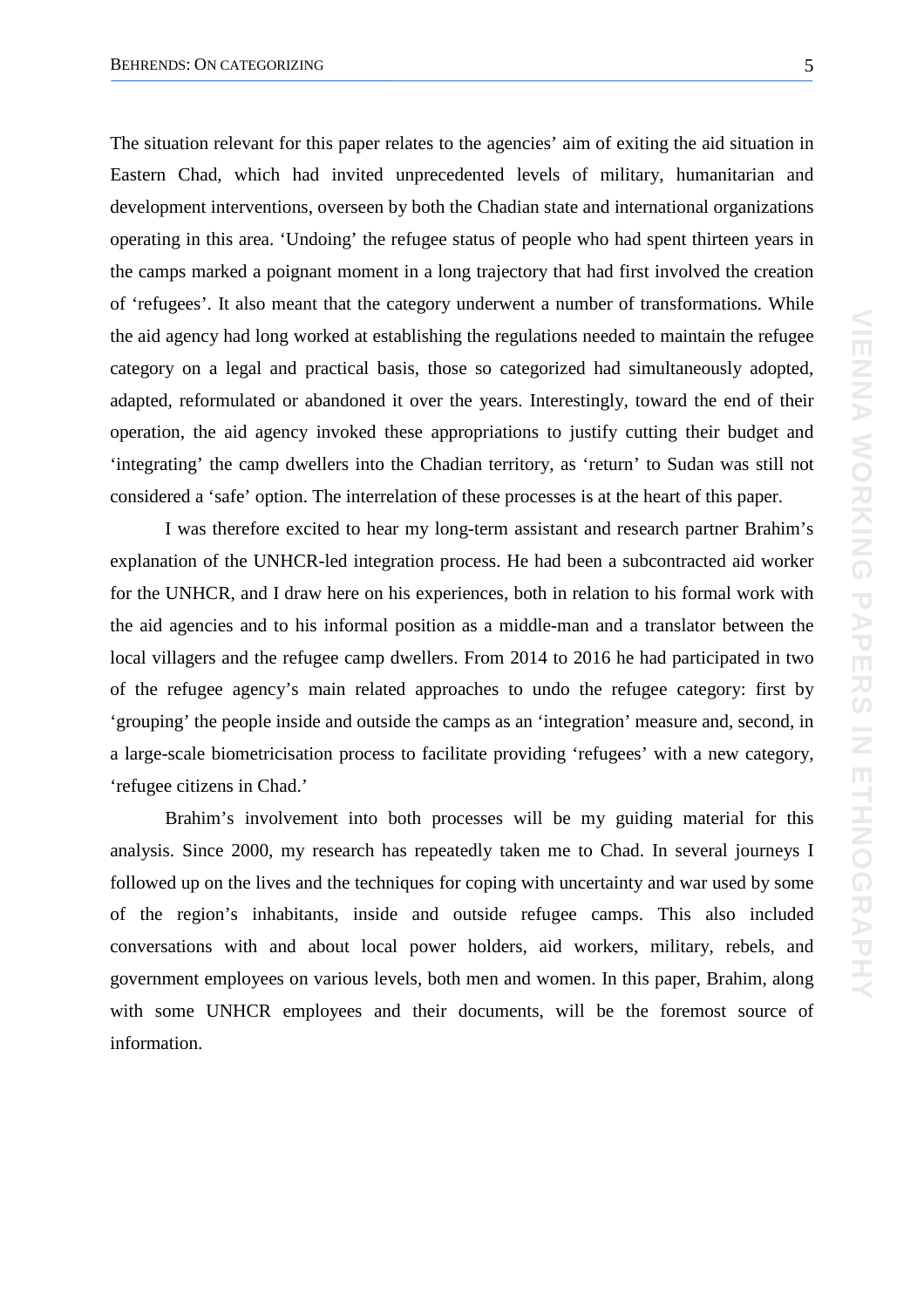**VIENNA WORKING PAPERS IN ETHNOGRAPHY**NIENNA WORKING PAPERS IN ETHNOGRAPHY

#### **Preparing the 'undoing' of the refugee category I: 'Grouping' refugees and hosts**

By 2016, the large camps in the borderlands to Sudan could no longer be maintained. Due to new refugee situations emerging throughout the wider region – war and turbulence in the Central African Republic, South Sudan and the Congo – and reduced funds and staff, the UN Refugee Agency and its affiliated organizations were preparing to leave the site. In order to be able to shut down the camps, they offered the remaining 'refugees' support in finding paths to 'self-sufficiency'. Brahim travelled from the borderlands to see me when I visited N'Djamena in 2016. When I asked him about the current situation of the UNHCR camps, he first explained to me that populations were to be categorized along a new cast of terms. From now on 'refugees' would have to be 'grouped' (*regroupés*) along with the 'host population'. Unable to return to Sudan as long as the current governmental regime was still in place, the Sudanese camp dwellers were now officially expected to do what many had long since done on their own: at least partly settle in villages alongside the region's Chadian inhabitants.

Brahim explained that the grouping process was "a bit complicated. To integrate the refugees into the villages, we form cooperatives. But first we have to group them. We categorize the people into the very poor, the poor, the average and the rich." The complexity of the process lay, as I understood it, in combining the refugees assigned to each category with people of the same categories in the villages surrounding the refugee camps. This implied abolishing a vital category, that of 'refugee', that had helped many of them to survive the past (many would say the ongoing) crisis. The second process – biometric registration and issuing a new passport, the *carte d'identité de réfugié au Tchad* – mainly fascinated him because of its large-scale logistics, which he and his team were setting up and supervising, and which he described to me in detail.

The aim of the UNHCR's recent integration program, 'Seeds for solutions' (UNHCR 2015), was to provide the camp dwellers with the material basis to become self-sufficient: seeds, hoes, and knives for aspiring farmers and microcredits for aspiring traders. For a number of years, Brahim has worked for this program, which is under the aegis of the Lutheran World Federation (LWF), an NGO partner of the UNHCR active in four of the borderland's camps since 2007.

I here return to Brahim's explanation of 'grouping' people according to their socioeconomic status of being "very poor, poor, average or rich," which made me wonder what basis he used to determine which category a person belonged to. He translated his cultural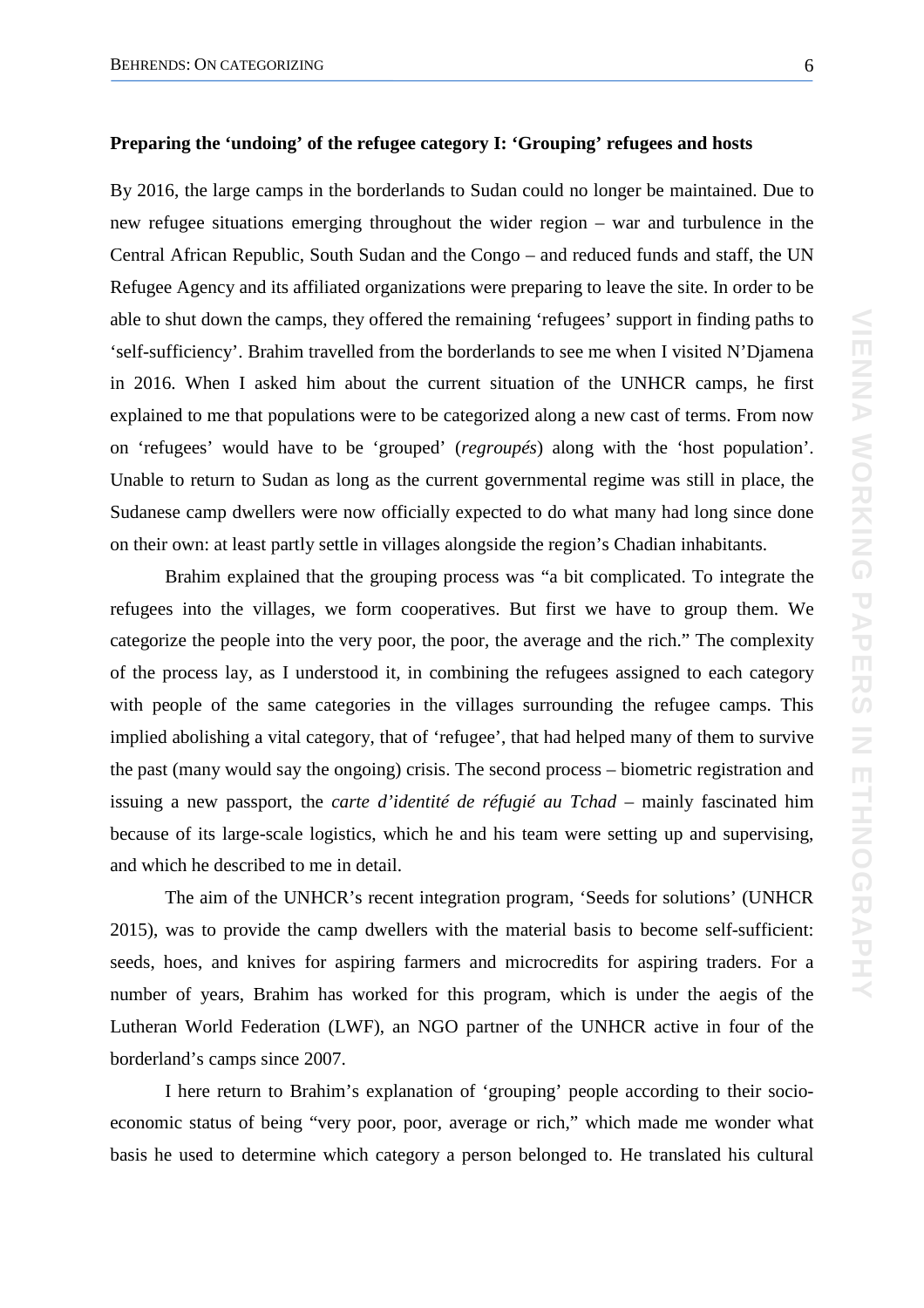knowledge of the region to the situation thus: "We talk to the people and we observe. The 'very poor' don't even have a mat to sit on. They eat only once a day, sometimes they have not prepared a meal for three days. They are often elderly or have disabilities. The ones in the 'average' category are neither rich nor poor, they are in the middle. So we group the 'very poor', the 'poor' and the 'average', we leave the 'rich' alone. We want each group to be in the next category in the following year." He adds: "If you put them all together, they will each stand apart from the others. You can easily detect them, with their clothes. The rich will chat, talk in loud voices, you can easily see this category. They do not mix, even before we categorize them" (conversation with Brahim, 24.3.2016, N'Djamena).

This brief statement addresses different positions that allow a nuanced reading and interpretation of the situation of the camp dwellers. As a translator and mediator between different collective actors, Brahim is in the classical position variously denoted as *courtiers en développement* (Bierschenk 2000), "development brokers" (Lewis and Mosse 2006), or as "mapping the middle" between international policy intentions and their localized implementations (Merry 2006). Brahim grew up in the borderlands, but in contrast to many others, his family has not been negatively affected by the war. A hundred years ago, his family members worked as advisors, translators, service personnel, traders, and bureaucrats in the colonial service, a role not dissimilar to Brahim's work for international agencies today. Even today, they lead privileged lives, attending better schools and finding better-paid jobs than the villagers in the surrounding villages. His family owns property in the center of Adré, they live in well-constructed houses, as compared to the wooden huts in the surrounding villages, and many work either for international organizations, in the governmental administration or at internationally managed clinics and development agencies. Brahim's perspective on the people who have been much more negatively affected by the war is thus that of a very well-integrated and informed outsider.

In implementing UNHCR's new strategy, Brahim employs the categories of 'refugees' and 'autochthonous people' as institutionalized and defined by the agency that employs him. This categorization of camp dwellers and people living outside the camp correspond to a version of reality propagated by the international organization managing the camp. Rottenburg's (2002, 2009) take on metacodes and differing versions of reality that he refers to as cultural codes can inform this analysis. He shows that in order to stabilize an operation in a setting that brings together very different versions of 'reality', a set of arrangements that surpasses these different versions of reality has to be negotiated and agreed upon. This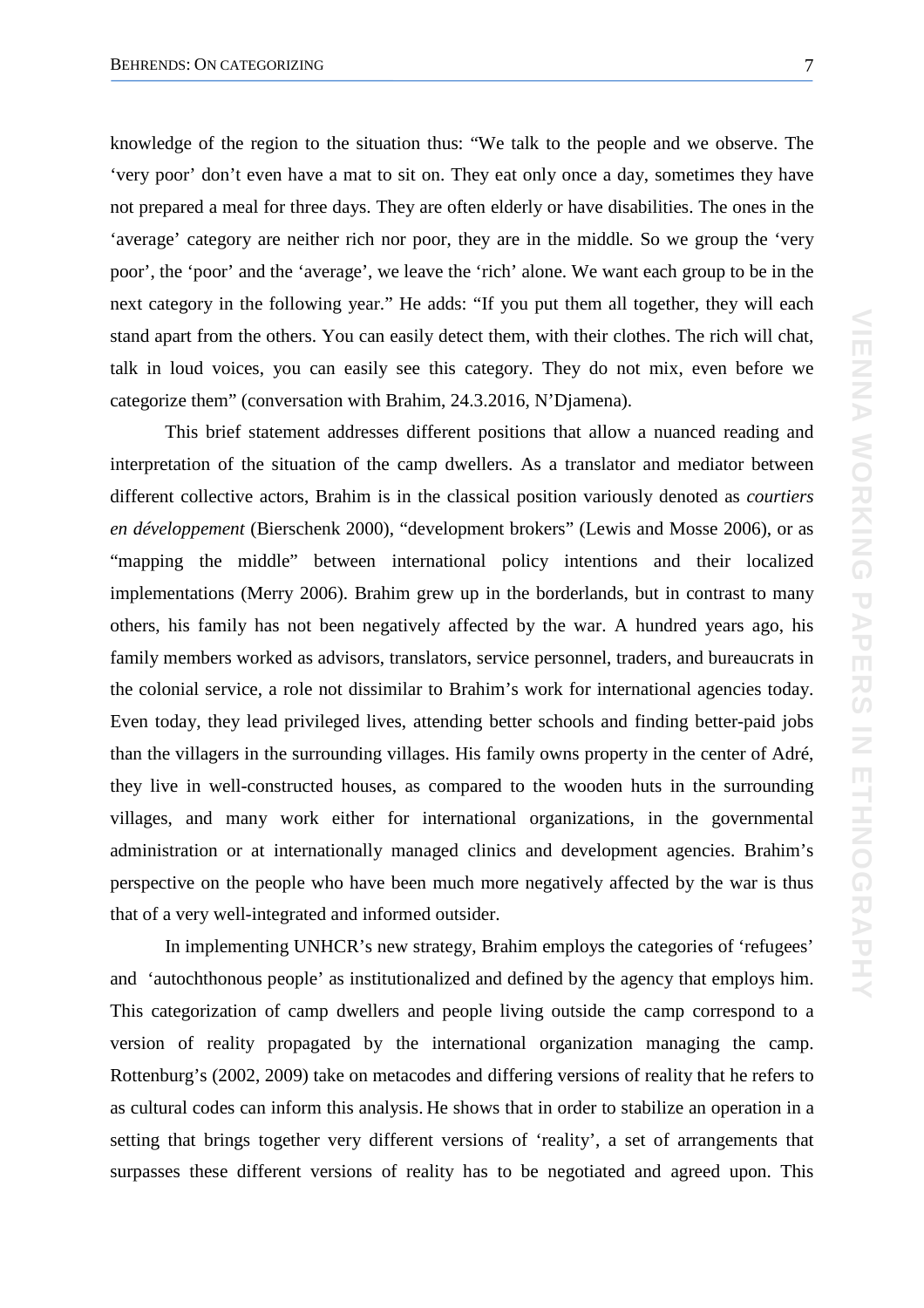*metacode* bridges a number of what Rottenburg calls *cultural codes,* representing the respective backgrounds of those interacting. His example is that of a development project to regularize access to clean water.

With regard to the categorization promulgated by the refugee agency, Brahim uses the organization's formalized metacode to categorize the people from 'very poor' to 'rich' (UNHCR 2015). While the agency's official categories are based on financial resources, Brahim rather categorizes according to the people's standard of living as a proxy for financial resources. By doing that, he applies – as he is presumably expected to do in order to fully succeed – an alternative set of categories, which corresponds to his own specific cultural code as a person who has first-hand experience from having grown up in the borderlands. He can also invoke metacodes that are independent of the international organizations, referring to, for instance, kinship categories, ethnic affiliations, or various denominations of Islam. Here, I refer to Brahim combining his knowledge of the region with his knowledge of the UNHCR's categories. By observing people as they go about their day, how they eat, sleep or sit within their homes, their property, their health and the like, he maps them, within the UNHCR's system of categorizing, onto a local and/or individual categorization based on his own experiences in the borderlands, closer to what he knows from home. In his explanation, he switches between his local knowledge and the metacode, explaining that 'even before' any formal categorization – mainly the UNHCR's system of categorizing – distinguished people, they would group themselves according to their own understanding of who belongs into which category. His understanding of such basic differences allows Brahim to translate between codes and thus define people along alternate lines, mixing his locally grounded and multi-layered experience with the clearly defined and delineated categorization offered by the agency.

But this is not the end of 'undoing' the refugee category, at least from an aid agency's institutional point of view. In order to integrate the camp dwellers into the local settings, old categories are remixed to create new ones. Brahim explains: "We then mix refugees and locals into a cooperative, called a *groupement*. Here again, we always put them together according to one of the four categories. For instance, there are the autochthonous who live close to the camps; we also group them. We do it the same way as with the refugees who already have moved from the camps to the villages. We tell them 'You will now stay together and work together like brothers'". This new form of categorizing is part of UNHCR's approach to integrate the camps' inhabitants locally. The refugee agency purposely leaves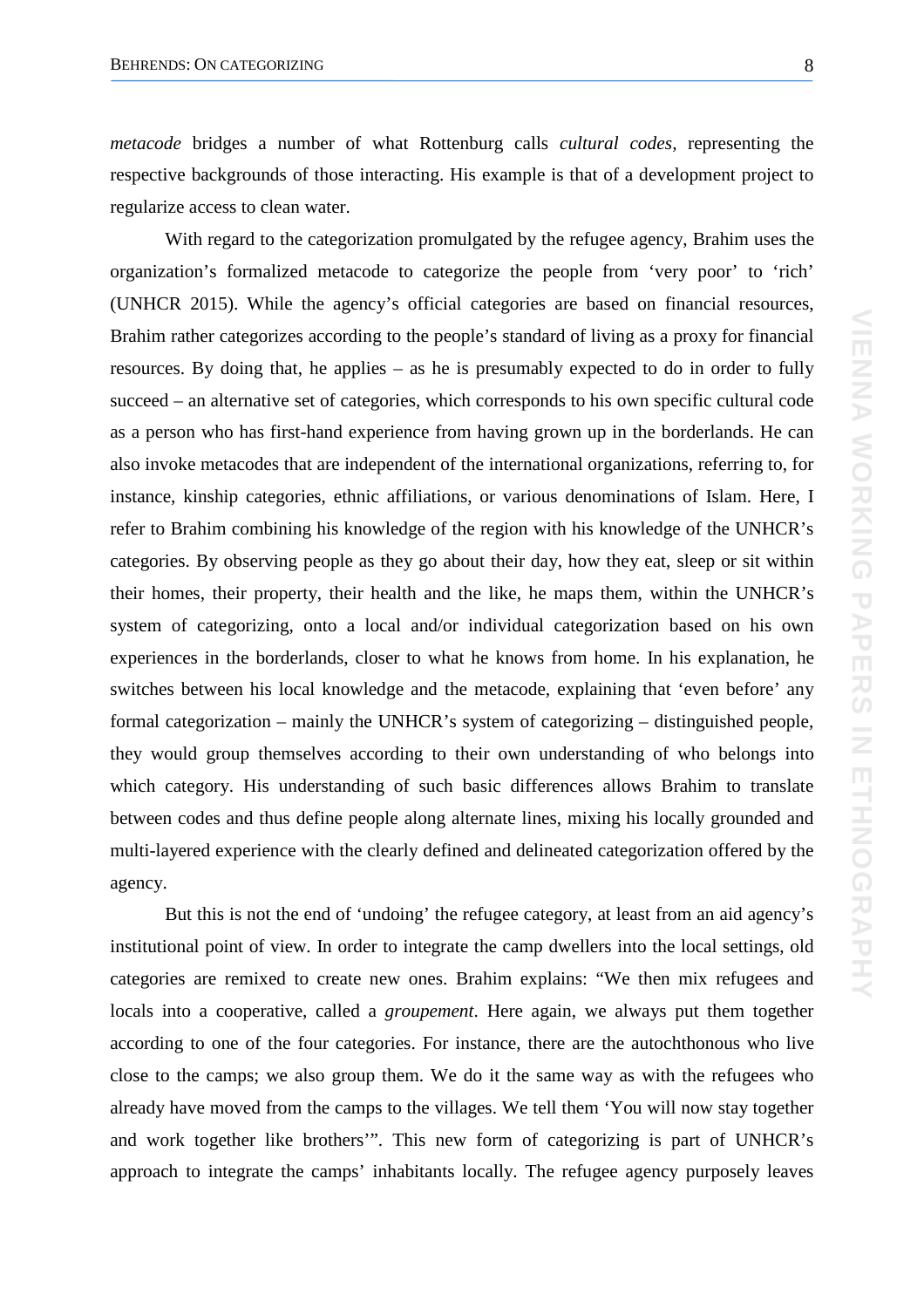assessing which of the former 'refugees' belongs to which of the new categories to local employees like Brahim. "The UNHCR wants us to categorize the people, but they will not do a follow-up of how we do it. We only give them our reports. Sometimes they will visit sites, for instance the fields on which the associations farm together or they will come to the markets to visit the traders' associations" (conversation with Brahim 24.3.2016, N'Djamena).

Without the interference of the refugee agency, Brahim and his colleagues apply criteria that form a part of their local knowledge. Without having to apply detailed standardized procedures, he and his colleagues not only fill in the content of the new categorization but create processes to execute the new policy of 'integration'. In addition to knowing much more about the people who live in the camps, their relatives, their networks, and their activities outside the camps, they also know how to recognize who owns more and who owns less, who requires more intensive care and who can support herself or himself with just a small supplement of money or materials. These are nuanced factors, that foreigners might not immediately recognize or include in their calculations, or which they might interpret differently, especially since the organization's international staff members never stay in the area for more than a few weeks or months.

Brahim tells me about the further proceedings: "Upon entering a house and speaking a few words with its inhabitants, I know which group to place the person in. Once the people are sorted into groups, each group then has to elect a leader. They have to decide which activity they want to pursue. And they receive the money, material, or seeds to start trading or farming once they have filled out a questionnaire."

After a couple of months, Brahim and his colleagues return to the sites to follow up. The idea is to define the elements that enable them to undertake the new estimate of categorizing the people. "We want to see if they achieved what they were aiming for," he explains, "and if they have received some benefit, if their children are going to school or if they can buy some new clothes. This is how we recognize that they have moved into the next category. We want everyone to switch category. Sometimes it happens quickly and sometimes it takes a long time."

"Do you tell them to which category they belong?", I wonder. "No!" he underlines, "we never tell them. To the very poor, we would simply say 'You are suffering a lot' or to the average 'You are a bit better off.'" At this particular point, his use of different codes becomes most evident: by translating the metacode's categories into the way locals would express such differences, Brahim transforms his knowledge and switches from one code to the other.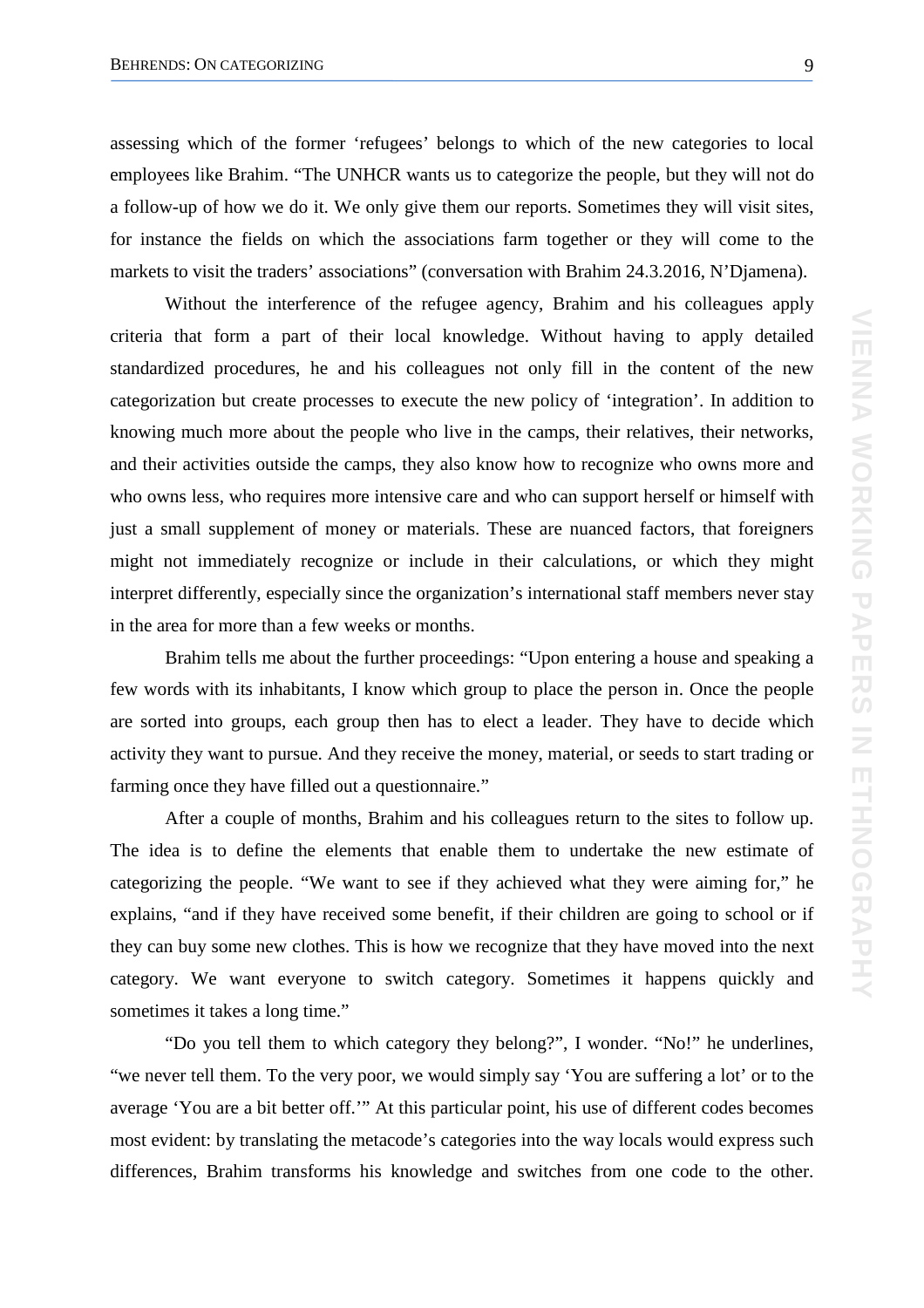Slowly this process may change the boundaries of the category of 'refugee' and, eventually, undo it.

Or will it? The point of interest is that this policy-driven attempt at undoing occurs after a long period of interrelated processes. While it looks like – and has often been interpreted as – the refugee agency turning people into subjects, using categories as instruments of power can also be interpreted as a *regime of practice* that is open to contingencies and code switching, one that recognizes that the force to act, or agency, originates from very different points, leading to processes of mutually observing and adjusting activities. With the UN agency's approach of grouping people, the refugee agency might eventually be able to withdraw with the justification of having succeeded in their mission: they would have turned emergency aid into development assistance, dissolved the camps and turned refugees into citizens who would then no longer need aid. For most of the local population, however, the former camp dwellers will remain *réfugiés* for a much longer time. Independent of institutional labels, the borderlanders tend to keep to the categorization created in the context of aid, even if they equip them with new meaning.

"You have told me about the people from the refugee camps who bought houses and land in Abéché. Why do you keep on calling them *réfugiés*, even if they have settled down here and became rich?", I asked Mahamat, a young contractor who, like his father, Khassim, works for the aid agencies. He said: "Because we got to know them as refugees." "Who started calling them refugees?" He assumes "that must have been when they opened up the camps, and, I remember, the first time I had to buy cement in Adré and there was none to be had, I was told to go to the refugees, they have cement. From then on, I was in contact with a trader, who used to be a refugee. And I still call him *le réfugié*" (fieldnotes of conversation with Mahamat, 22.3.16, N'Djamena).

In an e-mail conversation, when asked about the "integration process of the camp dwellers", Brahim added the most recent development of the process: "As for the refugees in the villages, they are not officially integrated, but they left to do agriculture and integrated themselves into the villages. They are also still refugees who return each month to the camps to receive their rations. And if you tell them, 'you are already integrated', they refuse the word 'integré'. Therefore, for your information, they are not integrated. But they move with their donkeys to do commerce, agriculture, rain-fed and gardening. They have been biometrically registered; they formally exist for the UNHCR as refugees. The biometric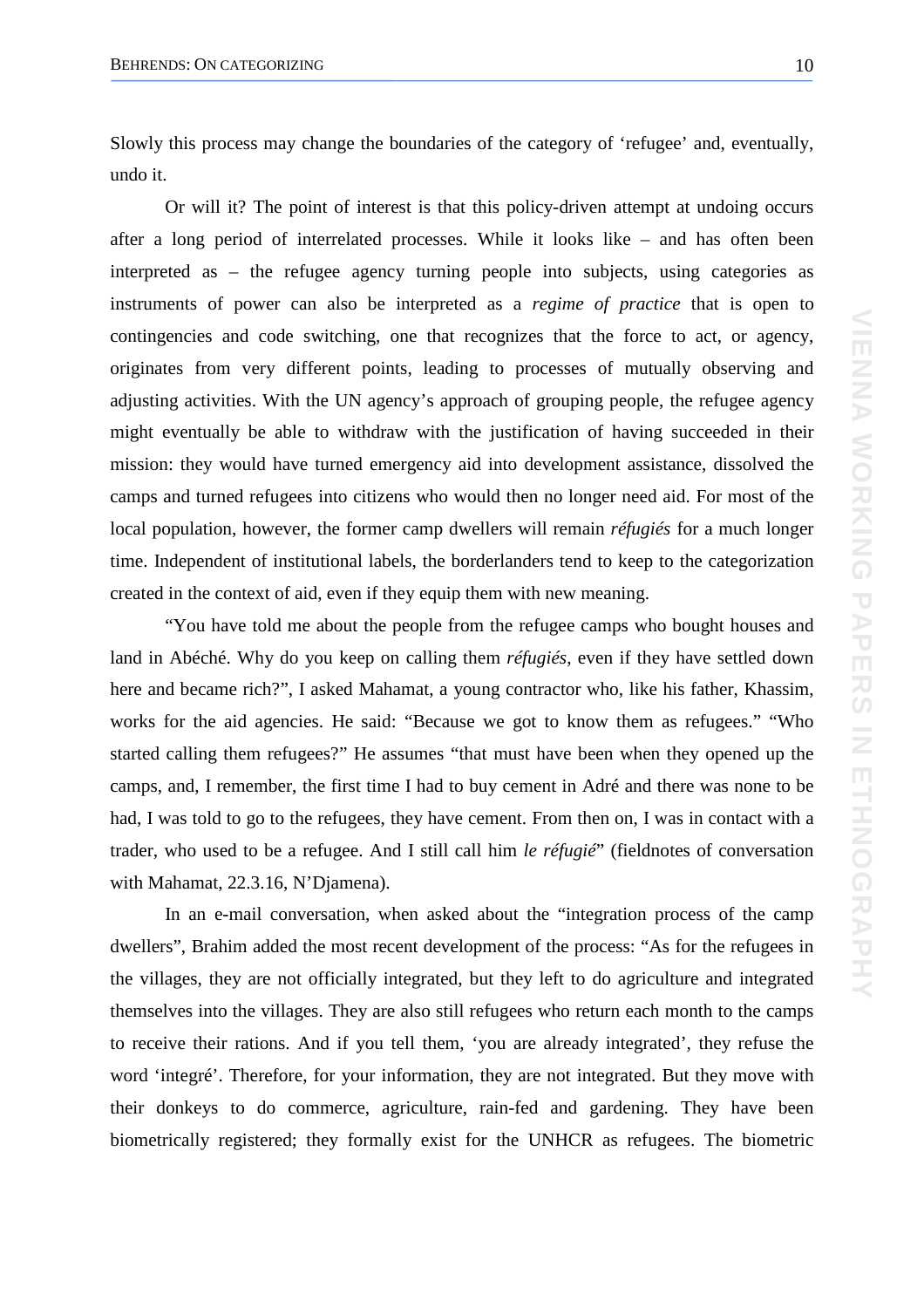verification is not only to follow their integration process, but to follow all of the refugees' movements" (email exchange with Brahim on 19 August 2016).

Individuals or communities who adopt categories, as in the above case, can pragmatically change their contents and this new content can eventually feed back into the metacode. Hacking has described this process as a "looping effect" (1995). He speaks of something quite like the switching between meta- and cultural codes, as Rottenburg has defined them, when he refers to change as originating from two possible directions: "from above, from a community of experts who create a 'reality' that some people make their own" (1999: 168), or from an individual choice, rendering the category independent of other use and thereby "creating a reality every expert must face" (ibid). He allows for a change in what Rottenburg has called the metacode, an opening to reformulate its basic assumptions. The process of 'making up people' by labeling them under specific categories – and the resistance of those thus labeled – is one of his prime concerns. In Hacking's example he compares how people categorized as 'homosexuals' became 'autonomous of the label', making it their own.[4](#page-11-0) Hacking focuses on experience, and particularly on self-conception and autonomy of people to study the effects of categorizations. Desrosières's (1993, 1998) research about how the French census has effects on "the very people who have been enumerated" and, consequently, impacts "the structure of society for the next decade" (Desrosières 1993 in Hacking 1995: 370) confirms Hacking's thesis that administrative processes have the effect of 'making up' people. But going further than that, Hacking shows how each new classification induces changes in the category, leading to a change in the contents of categorizations. His point is about the way the categorized "claim rights to their own knowledge" about their "kind" once it had been introduced – a point he characterizes as a "wholly new type of looping effect" (1995: 382). Hacking's version of autonomy can be applied to Mahamat's still referring to his cement trader as *le réfugié*, but bearing in mind that the cement trader himself might have a different interpretation of the term *réfugié* altogether.

<span id="page-11-0"></span> <sup>4</sup> "The past-directed fact is that the labeling did not occur in a social vacuum, in which those identified as homosexual people passively accepted the format. There was a complex social life that is only now revealing itself in the annals of academic social history. ... At the risk of giving offense, I suggest that the quickest way to see the contrast between making up homosexuals and making up multiple personalities is to try to imagine split-personality bars. Splits, insofar as they are declared, are under care, and the syndrome, the form of behaviour, is orchestrated by a team of experts. Whatever the medico-forensic experts tried to do with their categories, the homosexual person became autonomous of the labeling, but the split is not" (Hacking 1999: 168).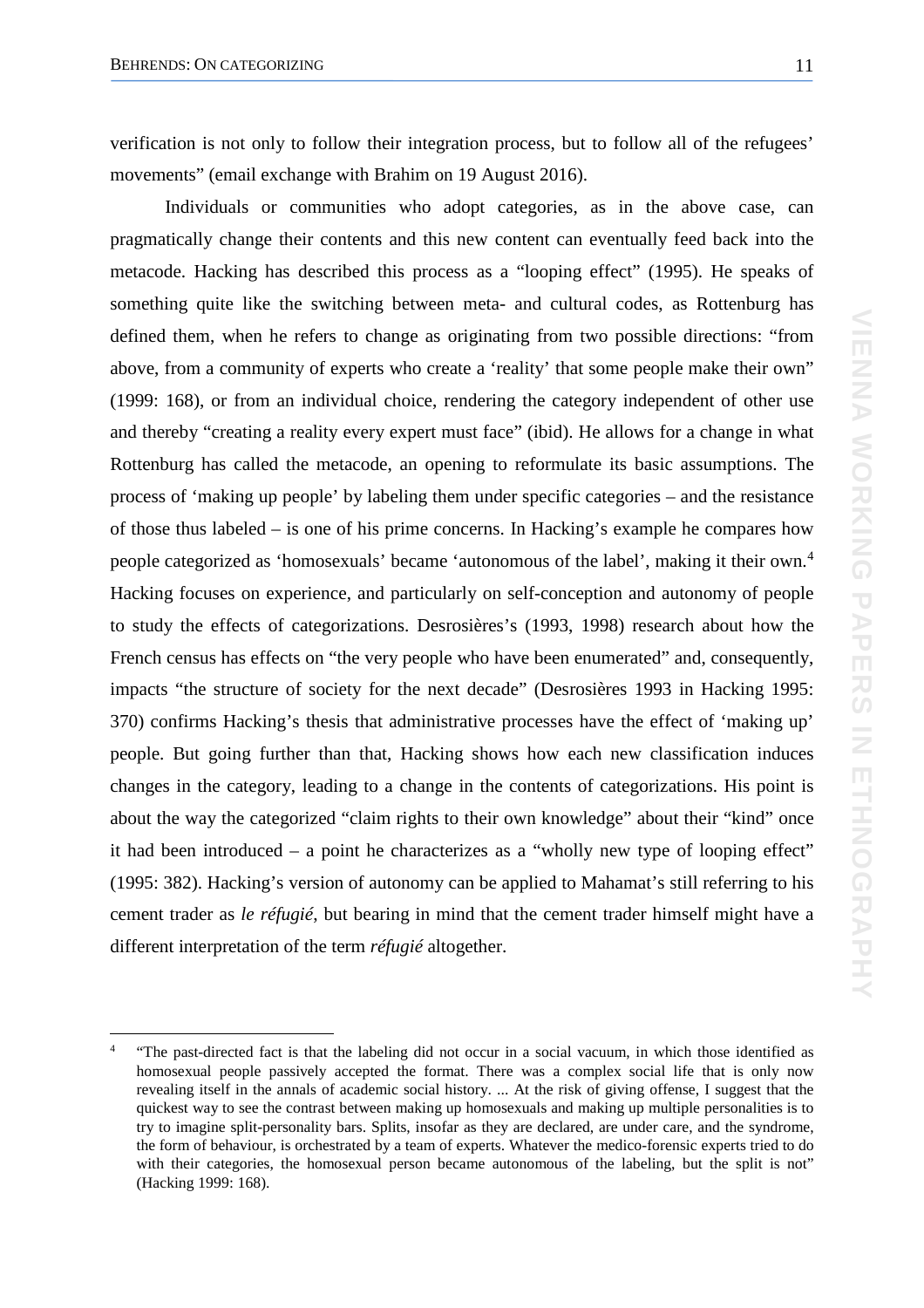The UNHCR's policy approach followed what the camp dwellers had done in practice over the years on their own terms. This also confirms Hacking's assumption: that changes in categorizations do not exclusively originate from an established and institutional source, but are greatly influenced by those 'inhabiting' the categories. Following his reasoning, people could move between the different systems of categorizing depending on their knowledge of aid systems and policy options, as well as about local farming seasons, the availability of land, trading networks or trans-border business relations. In the end, the agency – certainly also in its own interests of leaving the site – adopted the camp dwellers' interpretation of the 'refugee' label, accepting that, even while living and being provided inside the camp, people would have to move out step by step, to integrate into the surrounding communities. In this way, the notion acquired a new meaning and opened up the possibility of eventually undoing the category. [5](#page-12-0) The second technical register, the process of biometric registration, can add to this point.

#### **Preparing the undoing of the refugee category II: From 'refugees' to 'refugee citizens'**

The second process of undoing the refugee category involved the Chadian state. It was geared towards the redefinition of the camp dwellers' citizenship status, establishing their legal status in Chad. This was to be achieved through biometric registration. Switching the category would allow the former refugees to freely move inside the country, while temporarily remaining eligible for aid. Their status as 'refugee citizens' would be a trial integration. To receive the *carte d'identité de réfugié*, not only fingerprint and iris scans would be recorded, but information about family data, place of origin, etc. would also be registered. With this information, the refugee agency could update the number of aid recipients, tracking its fluctuations and calculating the demand for further operations. The Chadian state thus hoped to acquire a higher measure of control over the – still suspect – newcomers from Sudan.

This process was elaborate. Brahim had again brought along digital photographs to our meeting in N'Djamena in March 2016, this time around about six hundred of them. As we went through them on my computer, I saw images of large structures, obviously not built to last. They took, rather, the form of hangars, huge wooden halls wrapped in UNHCR canvas,

<span id="page-12-0"></span> <sup>5</sup> Keeping a 'ration card' while looking for other options to make a living is not specific to the camp dwellers' situation in Chad. One might also argue that the ration card increases dependency and lessens the people's agency, once they have been categorized as eligible for aid. In the case presented here, I argue that it expands their options, but this might have to be thoroughly analyzed for different cases. I thank one of the two anonymous reviewers for this important note.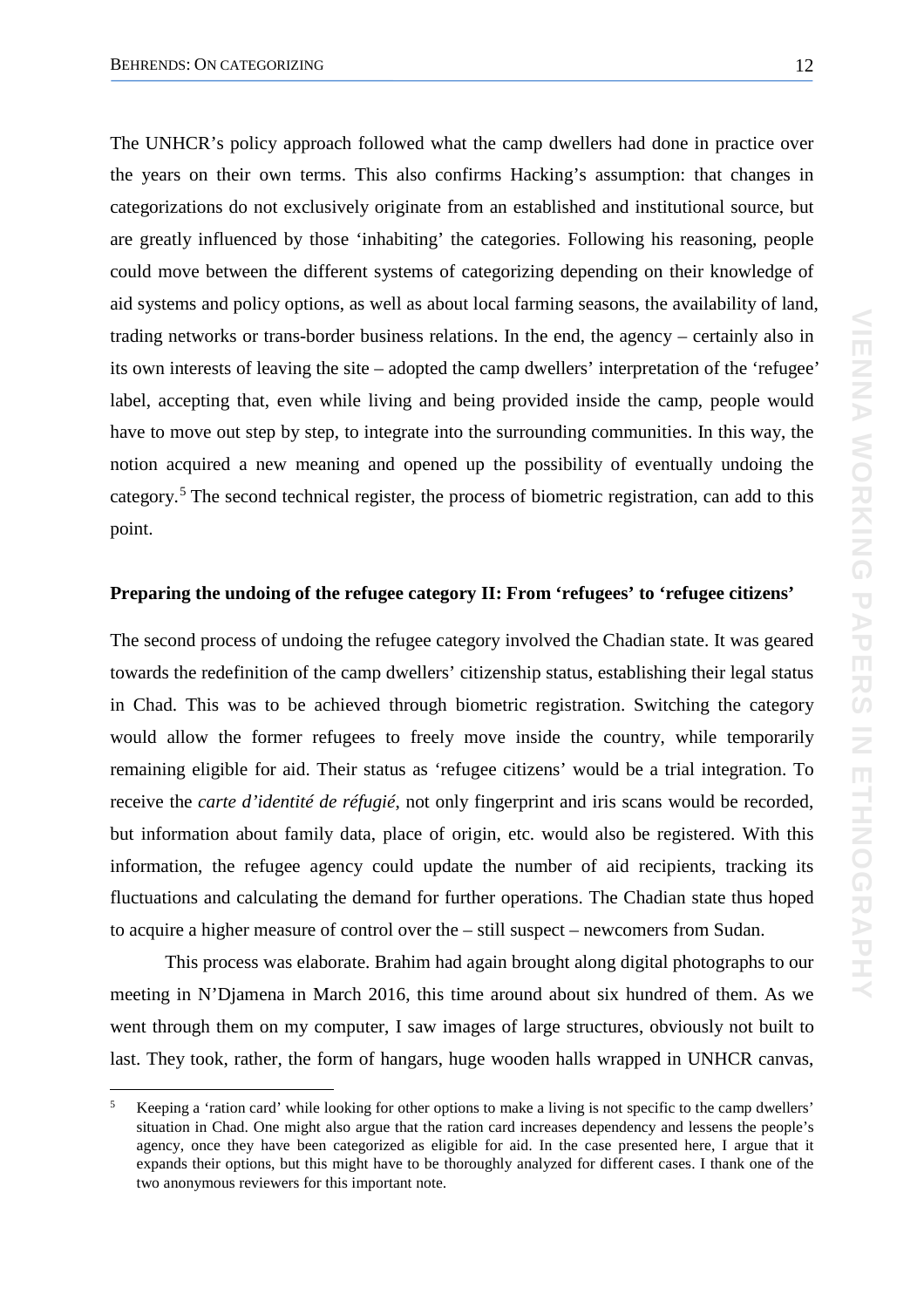the logo visible everywhere. There were images of people waiting in front of them, people entering smaller structures, and, inside the structures, people sitting at tables, desks, people behind computers, people drinking water, people in conversation around tables. As Brahim started to explain each image, he told me how he and his team were involved in the building of the physical infrastructure to carry out and ensure the operation of biometric registration in four of the twelve refugee camps.

In each of the twelve camps, eighteen huge and interconnected hangars had to be built, which contained the equipment and enabled a highly controlled process. Passing through the hangars resembled a one-way *parcours*, and the newly categorized 'refugee citizens' could finally leave the premises only after many hours. What looked like a highly bureaucratic measure, however, also turned out to be a case of mutual accommodation. I found that the aid agencies had actually followed the long-term practice of the camp dwellers, who had been leaving the camp's premises to contact the surrounding villagers to look for land. Their 'refugee' food rations had been a welcome medium of exchange in their interactions. In its bureaucratic form, the UNHCR thus also acted pragmatically to reduce the difference between the people inside and outside the camp. The main aim of this initiative was to ensure the two communities' integration, independent of their former labels as 'refugees' and 'host population' and to slowly merge them.

In his book on the South African 'biometric state', Breckenridge (2014) gives the current definition of biometric identification as "the automated recognition of individuals based on precisely measured features of the body" or, more simply, "the identification of people by machines" (2014: 12), while showing that this was not the original definition of the term. Breckenridge claims that one of the political appeals of biometrics, a technology introduced by the British Empire in colonial India, is that the technology can "sweep away the slow, messy, and unreliable paper-based systems of government" (2014: 16). In the case of Chad, the biometric registration of 'refugees' by the UN agency goes hand in hand with the government's introduction of biometric passports, biometric registration when entering the country at the airport, and, starting with the 2016 presidential elections, biometric voter registration; however, the fact that counting the votes still took over two weeks might demonstrate that efficiency had not been the main incentive behind the measure (Debos 2017). Thus, in contrast to other measures of the UNHCR, in which the Chadian government does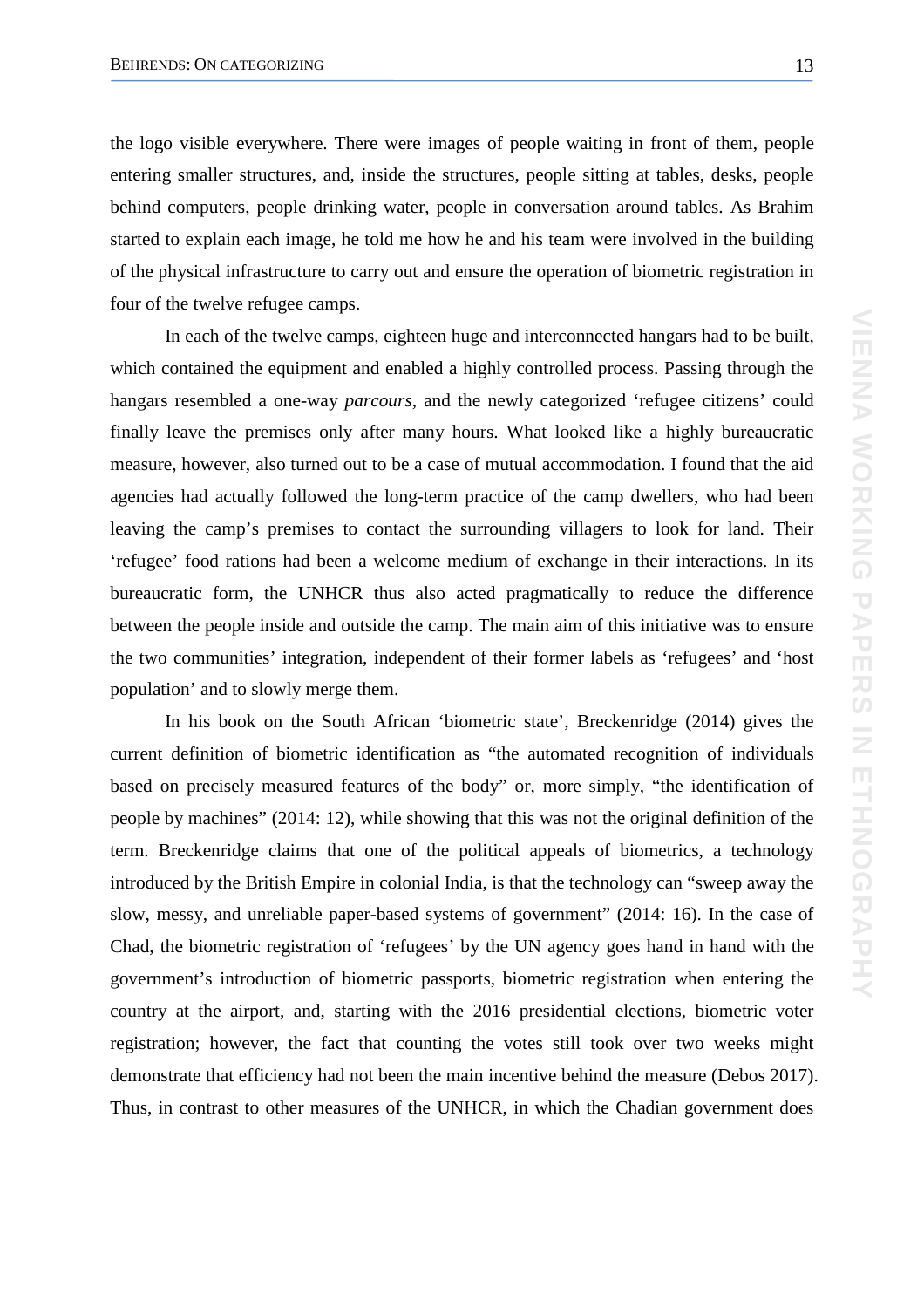not interfere<sup>[6](#page-14-0)</sup>, this process happens in close cooperation with national agencies and on the basis of their common interest in controlling movement and the nationality of the people. In contrast to the grouping process of 'refugees' and 'hosts' referred to above, the more closely supervised and regulated process of biometric registration of refugees in the Chad-Sudan borderlands involves sophisticated technical infrastructure.

Brahim, who had witnessed and taken part in the process from beginning to end, explains that it required very intensive preparation. In four of the twelve refugee camps, he and his team built a complex of hangars through which all the "refugees" were required to pass. The objective was the same everywhere: to make accurate estimates about the actual number of refugees and fluctuations in their number and whereabouts, as well as projecting location-specific costs and food ration requirements. But although the biometric registration was supposed to be carried out in a strictly standardized form, each location differed in regard to the set up of the camp, its inhabitants, their special requirements and endowments: in short, the overall situation. This aspect is important, as applying standardizing infrastructures also can be seen as a process of translating models of intervention (Behrends et al. 2014). The translation – explaining to people how the biometric registration would work and implementing it – involved observing their reactions and refining the process during the next implementation of the model, which meant that the procedures were carried out differently each time. Brahim considered each new implementation an improvement over the previous ones. In the end, a process that was intended to be unilinear and bureaucratic, was instead densely interwoven with local desires, resistances or improvements.

The idea behind the measure, as Brahim's explanations made evident, was to establish a control mechanism to eliminate actual or possible 'ghost entries' in the 'refugee' files, so that those who had long since left the camp no longer continued to officially receive food rations, as well as to track possible double registrations in different camps. In practice, Brahim was aware that some of the 'refugees' – whom he continued to call 'refugees' – had become fairly rich by now. They planned a future inside Chad and did not anticipate a fast return to Sudan. Some had even bought land in Abéché with the intention to build houses. Others had long since relocated to villages where they had heard of land available for them to use. For these, physically leaving the camps, where they continued to maintain their status,

<span id="page-14-0"></span>In contrast to UNICEF, which is run like a ministry under Chadian government, UNHCR operations maintain a higher independence from national governmental decision-making processes (private communication by a Chadian UNICEF employee in March 2016).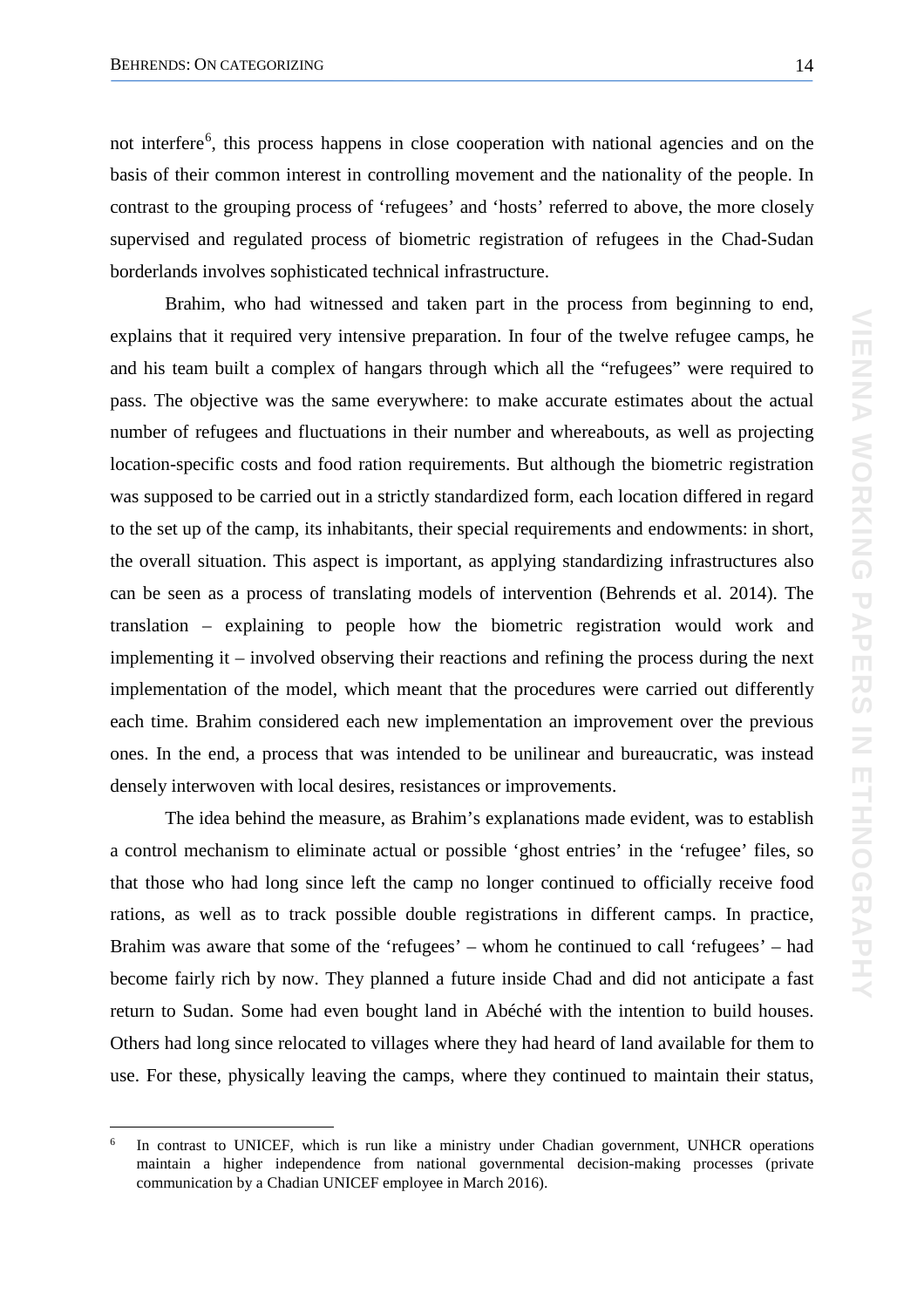had not been tantamount to leaving behind a 'refugee' existence. In order to update lists of registered refugees, Brahim sometimes had to track people to the villages to verify their status. As a result, some were then taken off the refugee list and registered instead as integrated (*integré*). But often the camp dwellers-turned-villagers, although supposedly integrated in neighboring villages, vehemently refused to be called *intégré*, as Brahim recounted. Instead, they insisted they were still *réfugiés*, giving this category their own definition. According to Hacking's definition, they made the category 'their own' by creating alternative meanings, or by avoiding other categories, which they felt to be potentially restrictive in gaining access to the services and provisions it entailed. (It also must be added that the 'integration' process's rate depended heavily on the availability of land in the camps' vicinities, and that the quality of this land was highly variable, with 'good land' being scarce).

"To be biometrically verified", as Brahim started to vividly describe the registration process, "you have to pass through something like a *parcours*. You have to pass each of the hangars, one after the other." To me, the finely-tuned set up of this *parcours* symbolizes the involved institutions' desire to create a situation of repeatability, predictability and order, preventing any manipulation, reinterpretation, or tinkering by aid workers. But tinkering and manipulation (or at least attempts at it) did happen throughout. Some were slight. For instance, recognizing that the people working in the hangars for days would become hungry and thirsty, some people were asked to sell food around the premises. In later instantiations of the biometric process, this led to the inclusion of small locally organized restaurants into the *parcours*. Other attempts were more substantial. By undercutting the bureaucratic demand for exact traceability of people to the UNHCR camps, some camp dwellers tried to get friends or relatives from outside the camps registered although they were not, by bureaucratic measures, eligible.

As the actual registration process led to a change of a person's citizenship registration, it had to be co-organized with a government agency, the Chadian National Commission for the Reintegration of Refugees and Repatriates (CNARR). And while some found the huge space of interconnected hangars to be threatening, Brahim associated the image of the large halls with a space of luxury: the various constructions were interwoven like the mazes of yards and rooms found in the houses of rich people, almost inaccessible from the outside, but with new spaces around every corner inside the enclosure. "If you look at the hangars from the inside, you could compare them to a large house, a villa. There are a number of hangars, they are all facing each other, there isn't much space between them. There are points to drink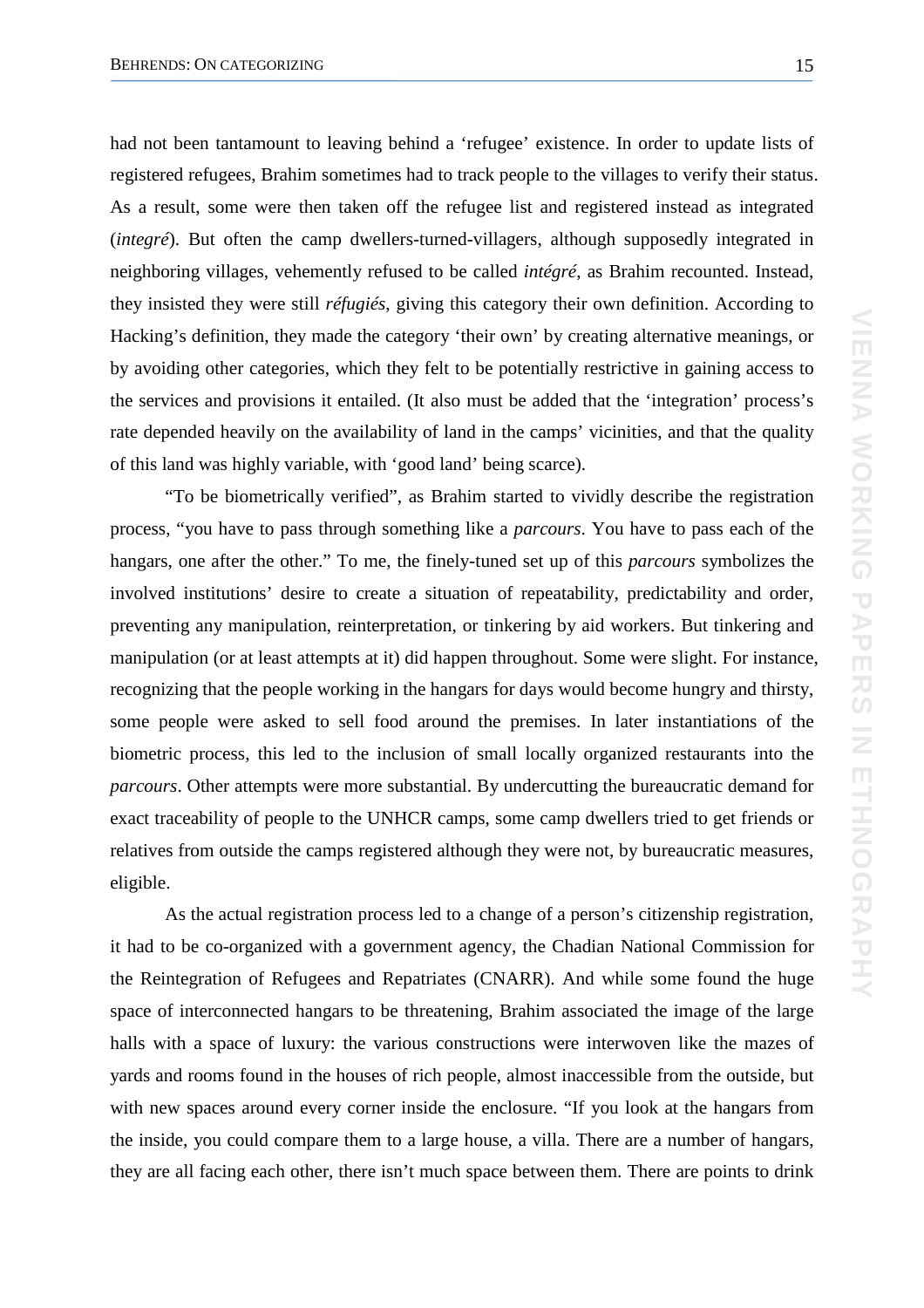water within them, and latrines. In Bredjine, we have also included a restaurant, for the technicians only, and an area to take a break, get fresh air and to pray. The refugees have profited from this addition, as they have brought merchandise for sale, like tea, coffee, cakes and our local porridge (*la buille* in French or *al-madíde* in Arabic)."

He then started to explain the function of each hangar, starting with the first two, where they collected two kinds of previous identity cards and checked their validity. As he explained, "to prevent fraud, those are security hangars." I understood 'security' to have the sense of preemptively excluding those people who were not eligible to undergo the process and eventually emerge not only registered but with a new set of rights with regard to free movement inside Chad, including the right to settle permanently and eventually become a full citizen. Once a legitimate claim was preliminarily established, each person's name was entered into a list. Therefore, the next hangar, the third, was very large and had a large waiting area. About thirty families could be accommodated there at any given time, before being called to one of the round white plastic tables with white plastic chairs and an air of clean modernity, but also temporariness, since the large number of chairs could easily be transported elsewhere. "Assistants guide the people to the computers, take their cards and lead them to the next free table," where the number of family members present was compared to the list on the family card. If someone listed on the card was absent, they would ask: "Where is this *monsieur* here?" If he had travelled after obtaining a *carte de libération* (release card), he would remain on the family card. If he had not, he was removed.

As Brahim explained, "The young people usually want the *carte nationale de réfugié au Tchad* [national refugee in Chad card], in order to be able to travel anywhere. That's what they want, mainly. And sometimes the refugees bring their Sudanese relatives to newly register them on their card, but that is refused." The young people's primary desire, to be registered to be able to freely move, matched that of the agencies that carried out the registration process, while their second aim, getting further family members onto their cards, was opposed to it. Still, it was interesting to me that both the agencies and the people going through registration anticipated attempts to add further family members to the cards, although, of course, from opposite perspectives.

In the fourth hangar, the people were photographed and all the images of each family were put on a single page. At the fifth hangar faulty cards were corrected. A child who was not registered would be registered here, while other people passed through to the next hangar. But there was one special feature in the fifth hangar: "In this hangar only, there is a *porte*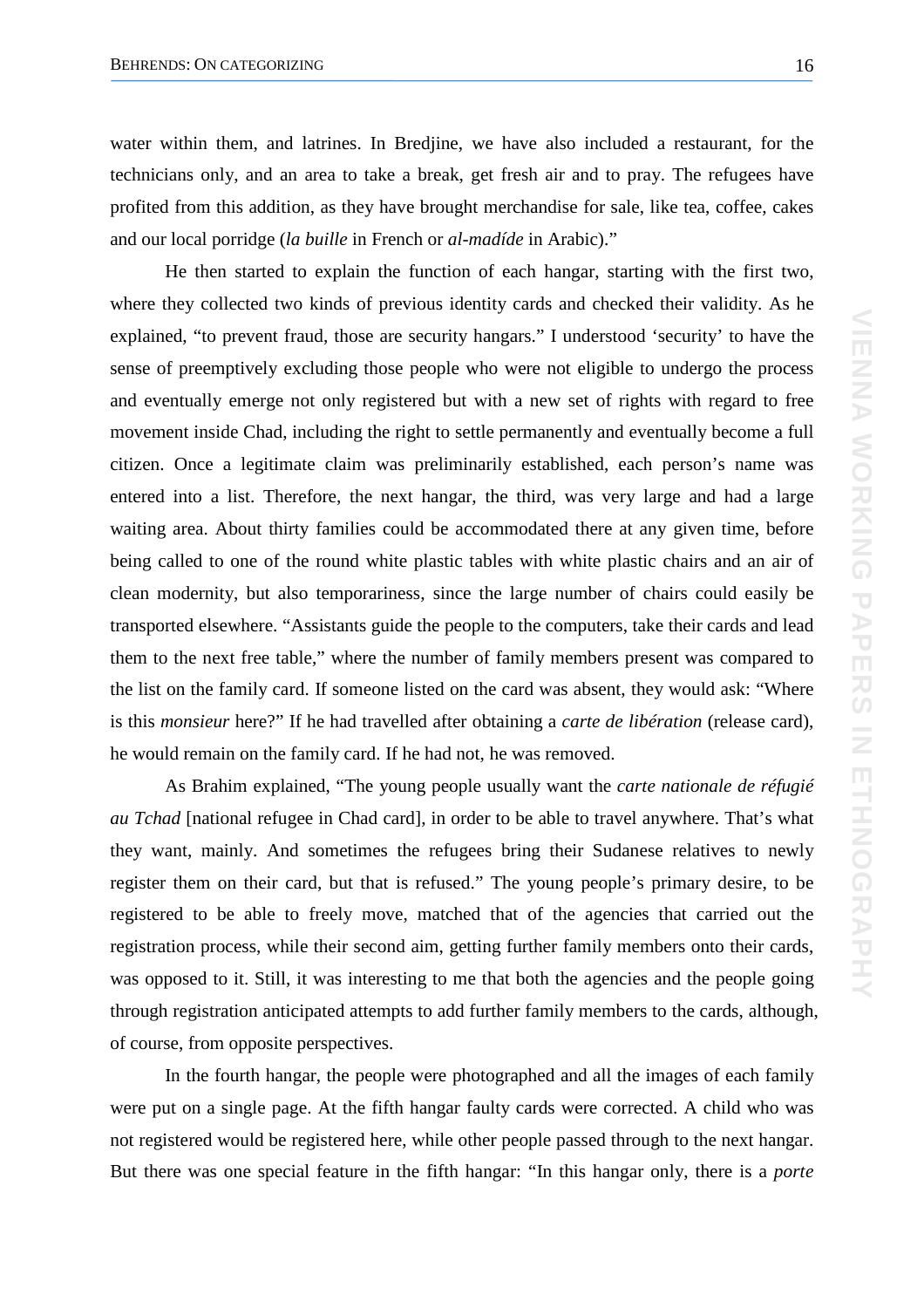*special* [special door]. If all papers have been checked and you are not a refugee, you must exit here." Thus, only those who had already qualified as 'refugees' according to the previous registration system could proceed. For the others, the process ended here.

The sixth hangar was to register those who were old, sick pregnant or too weak to appear in person – the *vulnérables,* as Brahim called them. He explained. "Here you can indicate that you need someone to register you at your house. We call it *recensement physique* [physical census], you have to see the person to register him or her." Again, this was to ensure that there was no possible way to register someone who did not appear in person, even at the cost of having to seek them out in their houses.

The seventh hangar was for 'interviews' about such questions as place of birth, the problems the registrants had encountered in Sudan that led them to move to Chad. "About ten questions. To verify if you're really Sudanese and not Chadian. But some Chadians still remain among them", Brahim added, "those who know the situation in Sudan very well. Even the people of the NGOs do not know the difference." "If you questioned them, you would know?" I asked Brahim. "Yes, I would recognize them", he asserted.<sup>[7](#page-17-0)</sup> By 'recognizing' he does not, in fact, mean he can see the difference between a Chadian and a Sudanese citizen or that language would give away this difference. It is details: different kinds of attire, shoes, small items. Maybe he would know someone's family history through their name or – more likely – he simply knows nearly all of the people in the camps. I often found it surprising how well the borderland people remembered names, individual histories and relationships, perhaps a feature of sorting and categorizing people where there are few national institutions that do this.

In the eighth hangar, only the *chefs de famille* (heads of the families) are interviewed, again to "verify the truth of the ones and the others." I understood that hierarchies and internal power relations within families were considered to be of great importance, and talking to the heads of families separate from the rest implied respecting this cultural feature: if the *chef de famille*, whether a man or a woman, said it, it was considered official. No one could later

<span id="page-17-0"></span> <sup>7</sup> To verify the consistency of refugee stories, UNHCR personnel with special legal training ask questions about events, which have been documented elsewhere in detail. They know, for instance, the exact time of a specific attack, which villages were concerned, the amount of destruction etc. If the person claiming refugee status says he or she has witnessed this event or has taken flight because of a particular event, and their testimony does not correspond to the documented facts, the status of 'refugee' might be withdrawn. In N'Djamena I have witnessed such interviews and observed how much of the result depends on the goodwill of the interviewer or the personal rapport between interviewer and claimant established during the conversation. The interviews have, however, never been conducted by people familiar with the local situation like Brahim, but always by outsiders who only read about the events in question.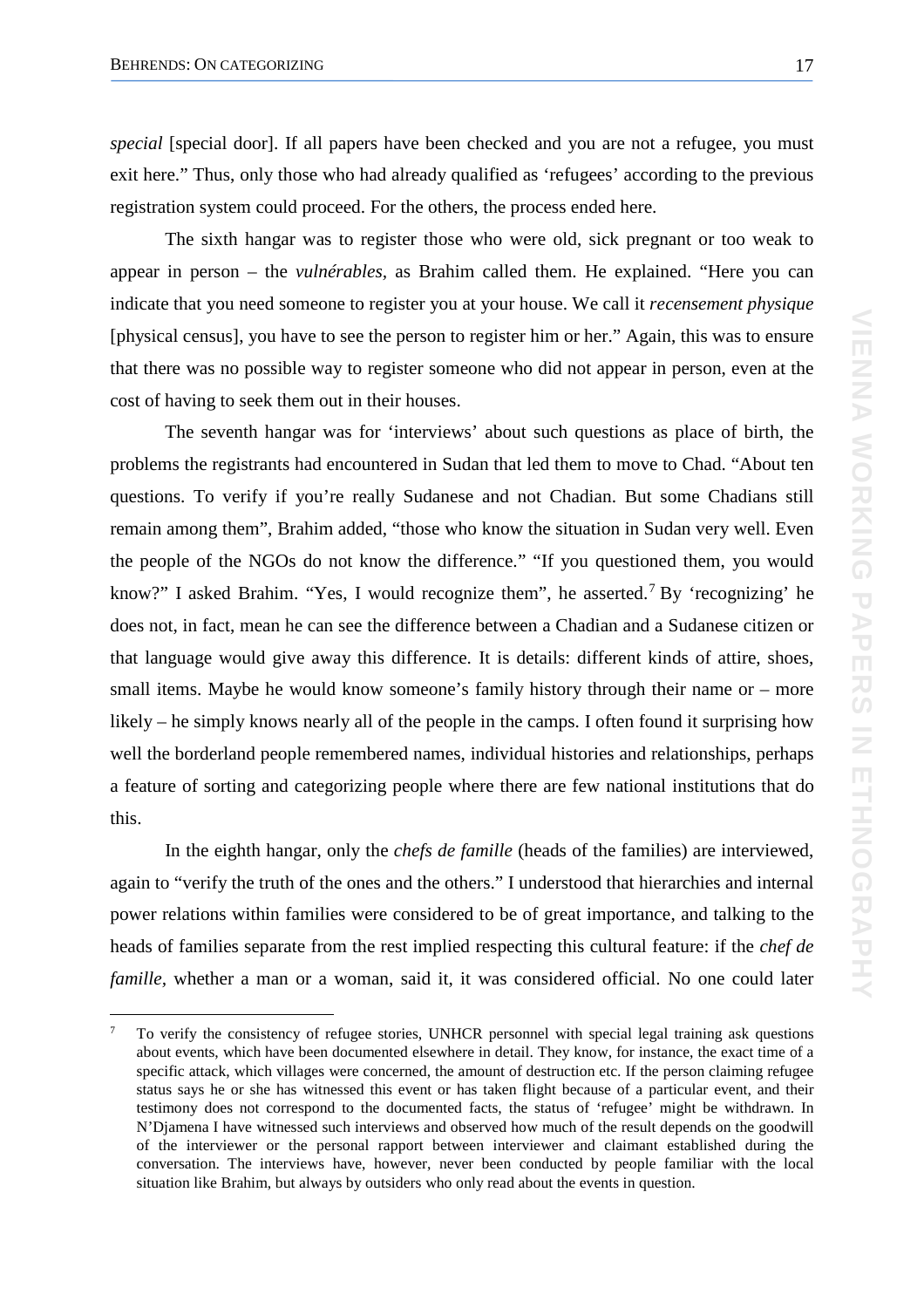claim that it was a *jeune*, a young person, who said something about the family that was not authorized internally and could thus be a reason for counter-claims later. The agency knew about this and acted accordingly.

In the ninth hangar, photographs were again taken, this time of the entire family and of each of its members. The head of the family was then asked to provide full personal information – name, first name, date of birth, place of birth, card number, block number, number of family members, family registration number – and a family tree was produced. As I started to get confused about the different cards and the different forms of documentation, Brahim summarized them. Everybody had three cards. The *carte de ration* indicated the family size and block number and had to be shown when food was distributed, while the *carte de famille*, the family card, named each person in the family. Everybody held those two cards, and without them, a person would not qualify for the end product of the process, the *carte nationale de réfugié au Tchad*. This indicated a new and restricted form of Chadian citizenship and was given only to those who made it to the end of all the hangars.

"How many hangars are left?" I asked, impressed by the meticulousness of the process and of Brahim's knowledge of it. "We have now passed half of them", Brahim laughed. "But in the tenth hangar, people are questioned as in the ninth, because there are so many people. Again, there are eight computers in the hangar, maybe more." I then realized that some hangars covered internal procedures, and the people only passed through or around them. In the eleventh, for instance, the technical staff photocopied all documents and compared the information on them, "to see if the current documents correspond to former ones. If, for instance, someone has torn apart a document, you can see if all the documents are complete." The twelfth hangar represented another site of control of the registration process itself: it was to check if anyone had skipped over any of the previous steps. Only if and when all the steps had been taken as prescribed, the cards were punched with a small hole to indicate the milestones reached. If anything was missing, people were sent back to repeat the missing steps.

The thirteenth hangar was another huge waiting area, for hangar number fourteen, where the technical work of the biometric registration was carried out. Here, fingerprints and iris scans were taken to prepare the *carte nationale de réfugié*. A new file was prepared here, which would be printed out in the sixteenth hangar. "What happens in number fifteen?" I wondered. "That one is for the generators that produce the electricity needed to run the computers", Brahim said, smiling, obviously proud of the infrastructure he had created with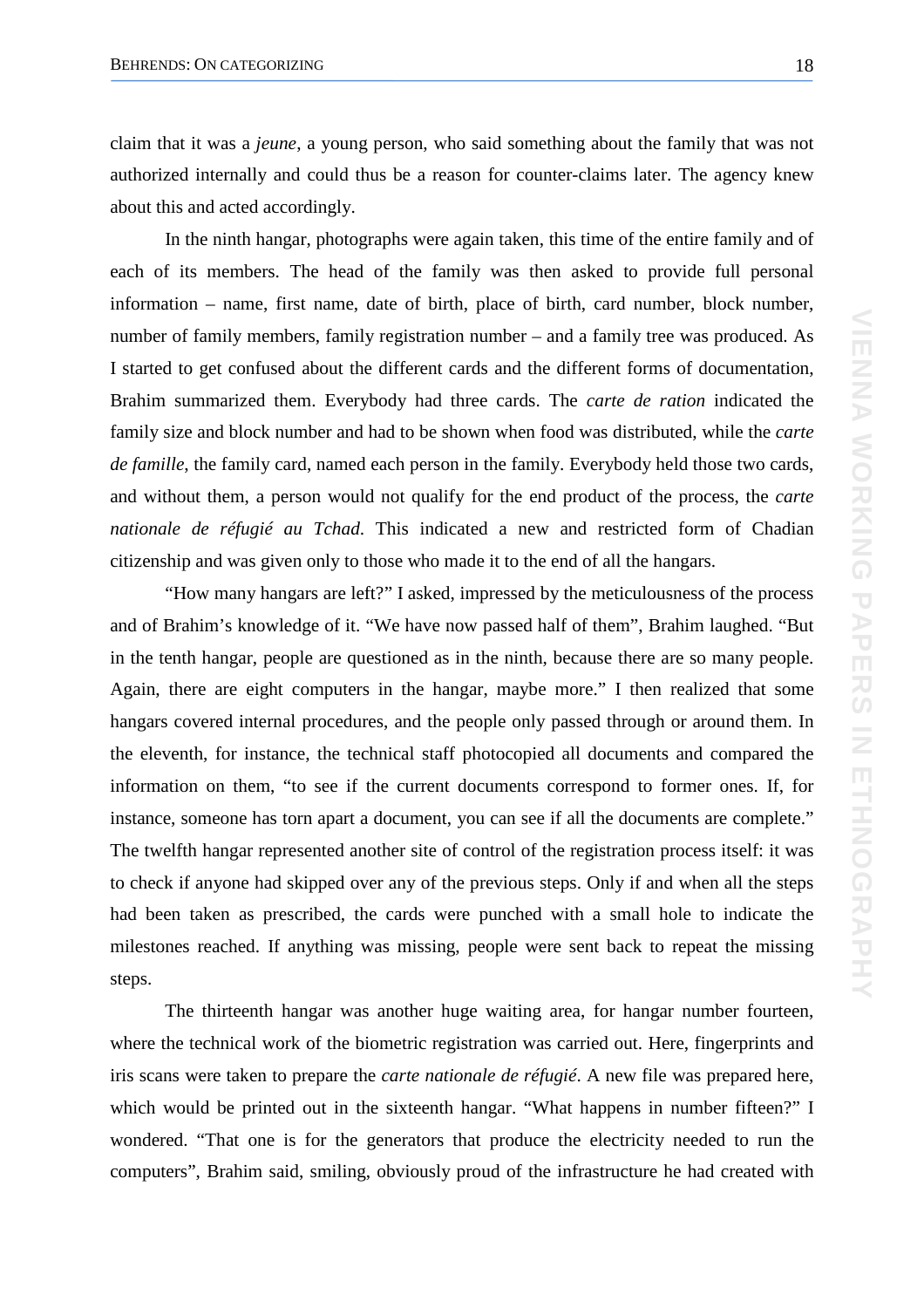his colleagues. "The refugees simply pass through." The sixteenth hangar was where documents were archived. Here, only the technicians entered. "All the materials are here, inside this hangar, but the refugees are kept out."

They received their file in the next hangar, number seventeen, the *hangar de distribution de dossier*, together with their new identity cards. The eighteenth hangar was a connecting corridor, from the seventeenth hangar to the outside.

The whole process took about two hours per person, not counting the queue before people entered. He added: "They process a thousand people per day", a number that impressed me. However, the process was certainly intended to end very soon, to minimize costs and avoid further debate before going ahead with the integration program. With a thousand people per day, 200,000 'refugees' could be registered in less than a year, not counting the need to construct, disassemble and reassemble the hangars in each of the twelve camps. After having passed through eighteen hangars, the former refugees exited the process as Chadian nationals of temporary residency status, with the right to travel and to settle wherever they choose as well as the right to keep receiving aid if it was needed.

This registration process was set up as to avoid interference or manipulation, even if the process differed from one site to another. Brahim recalled that in the camp of Bredjine, for instance, there were no trees to provide shade, so three more hangars were built as waiting areas for those entering the first hangar. "But the people did not use them", Brahim laughed, "as they feared they would miss their turn. They preferred to wait in the sun." The long queues of people waiting in the sun at Farchana, which was the first site of the process, had motivated this move. "There we had only twelve hangars, and they were very small, so in Treguine and Hadjer Hadid the plan was changed. The hangars are larger and different, each model is different from the former one." I interpreted his laughing as astonishment: while building more hangars certainly involved costs and time to cater for the people's well-being, their interest obviously was not in making the process more pleasant, but in getting it done as fast as possible. Standing at the end of the line or sitting in the hangar to wait might result in missing a new twist in the procedure, something that could be a disadvantage if supplies ran out or if procedures that had benefited the firstcomers changed to disadvantage for those who started later. Of course, the opposite might also be the case, but the people's reaction showed their eagerness to make it through the new aid policy.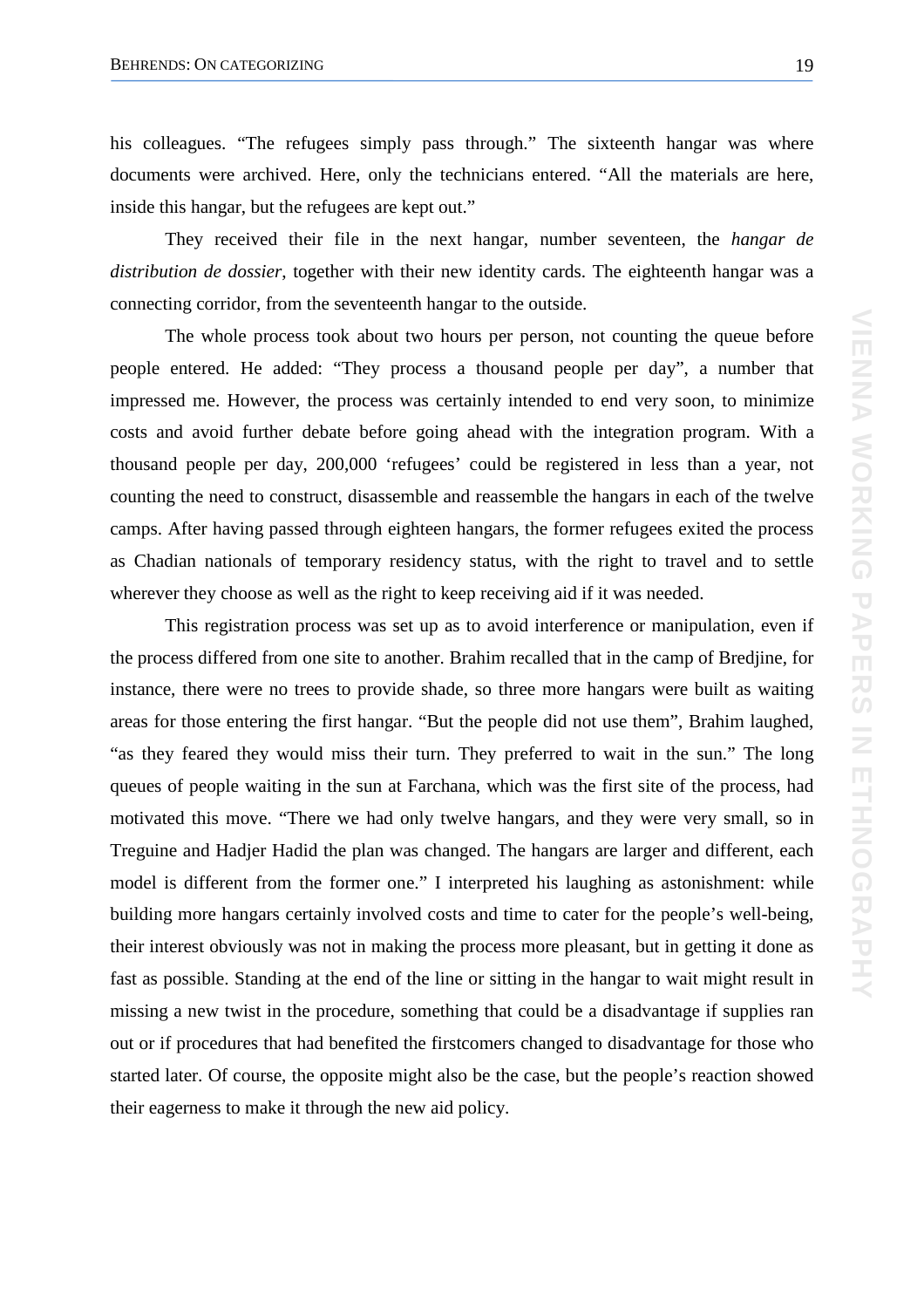While the whole process facilitated external control, it also included some elements where the knowledge of the international agency and the people living in and outside of the camps converged. Registering people in family groups separately from single individuals, or interviewing the family heads separately from single family members displayed knowledge about social structures that the agencies had gained over years of assistance and following the people's practice inside the camps. In the end, the new and limited version of Chadian citizenship they received may legally enable the people to do what they had done unofficially long before: leave the camp in order to find land and paid jobs. Here the notion of categorization as a process to determine political belonging was most apparent. It enabled certain modes of governance within what might be called a 'refugee regime', based on Foucault's ideas of turning people into subjects through biopolitics – politics that involve the body. But the fact that such a regime *needed* to be put into place also indicates an assumption that those people's agency required ever closer control since some attempted to gain cards without officially qualifying as eligible, tinkering with the closely controlled registration process. The *porte speciale* in hangar five through which people who did not qualify for the new citizenship left; the photocopying and verifying of current and formerly registered documents in hangar eleven; the confirmation that all steps had been taken according to plan before punching the documents with a specifically-shaped hole in hangar twelve; the thorough interviewing in hangar nine and ten, despite which people still passed as 'Sudanese' although Brahim discerned that they were Chadians – all these aspects point to the efforts taken to trace possible eligibility for the 'refugee in Chad' status. But the category, which the international agency and the national government introduced as an instrument of *power,* now straddles the edge of becoming a process that displays the refugees' limited possibilities of *practice* in dealing with this category.

In a recent conversation in February 2017, Brahim explained to me that the *carte nationale de réfugié au Tchad* had unintended consequences: intended as a means to freely travel inside Chad, it turned out to be a disadvantage if people temporarily travelled back to Sudan. "They were taxed by the people at the border", Brahim explained, "as they no longer could claim to be Sudanese." Therefore, the Chadian National Commission for the Admission and Reintegration of Refugees and Returnees (CNARR) started to give out so-called 'soft conduit' passes, as the English term was also used by people who spoke in French and Arabic, allowing the new citizens limited movement without indicating that they were former refugees. But the limited movement was useless, so some of the more enterprising former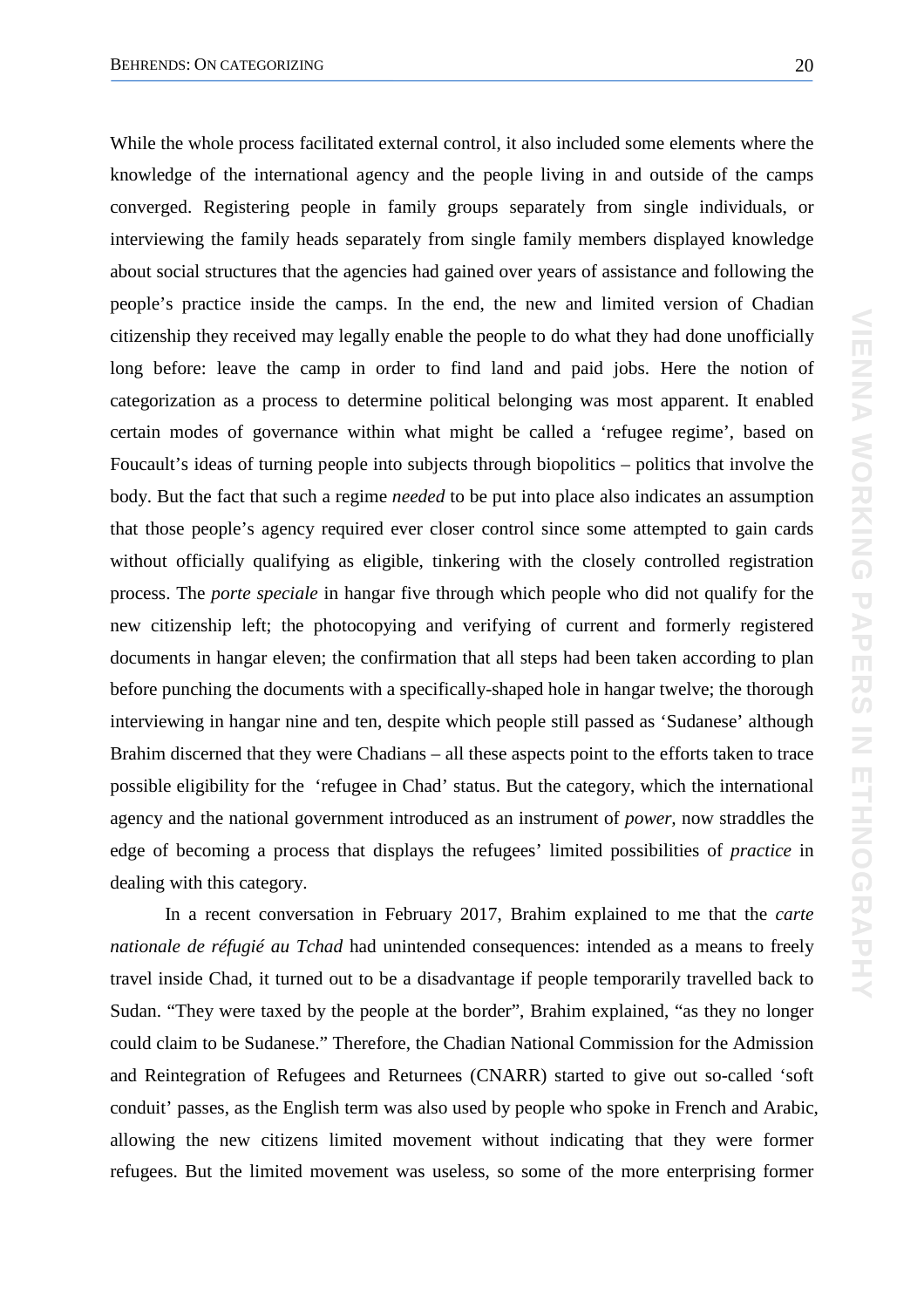camp dwellers managed to get Chadian birth certificates, and with that received full Chadian identity cards. "I have seen people from Farchana and other camps in N'Djamena or Sarh doing business", Brahim acknowledges, "but it is mainly the 'big men' who were able to get the Chadian birth certificates." By 2017, it was barely possible to get a Chadian passport, whether one was a former refugee or a natural-born Chadian citizen. Passports had become a rare commodity, closely controlled by the presidency – a factor some thought was connected to the US travel ban on Chadian citizens instituted by the Trump administration in 2017.

In conclusion, both attempts to undo the refugee category, the *regroupement* and the biometric process, entangled communities of actors – those inside the camps, those running the camps and those who lived outside the camps. In the transformation of categories, Brahim and his colleagues' position was that of cultural translators. In his account to me, I found that he not only knew about the aims of the above processes, but also had the discretionary power to create new categories or to imbue external ones with a meaning, which reflected his experiences. He translated categories and thereby invited various possibilities. He decided to remain silent in the face of (some) irregularities (when he did not consider it to be his task to report), and applied the categorization most meaningful to him, when he determined whether a person was 'very poor', 'poor' etc.

Such people occupied a mediating position from which they could remove former 'refugees' from the list and declare them "integrated" if they found that the former 'refugees' now resided in villages – but could also determine they were 'still in need of food rations' and leave their names on the list untouched. The processes of crossing various modes of belonging and switching between different codes, and thereby tinkering with, bending, evading, or resisting a refugee regime's control mechanisms, begs the question of contingency. Instead of a 'refugee regime', I therefore speak of 'regimes of practice'<sup>[8](#page-21-0)</sup>, where practice relates to the respective vision of reality of the acting individual or community, interrelating with other such visions.

<span id="page-21-0"></span> <sup>8</sup> Going beyond the individual or communal practice of interaction, the notion of "regimes of practice" refers to a diversity of backgrounds, of experiences, knowledge and expectations. Thévenot (2001: 38) maintains that "pragmatic engagement" accounts "for not only the movements of an actor but also the way his environment responds to him and the way he takes into account these responses." He regards pragmatism not as a stable force, but as "the capacity demanded by contemporary societies to shift from one pragmatic orientation to another, depending on arrangements specific to the situation" (Thévenot 2001: 71).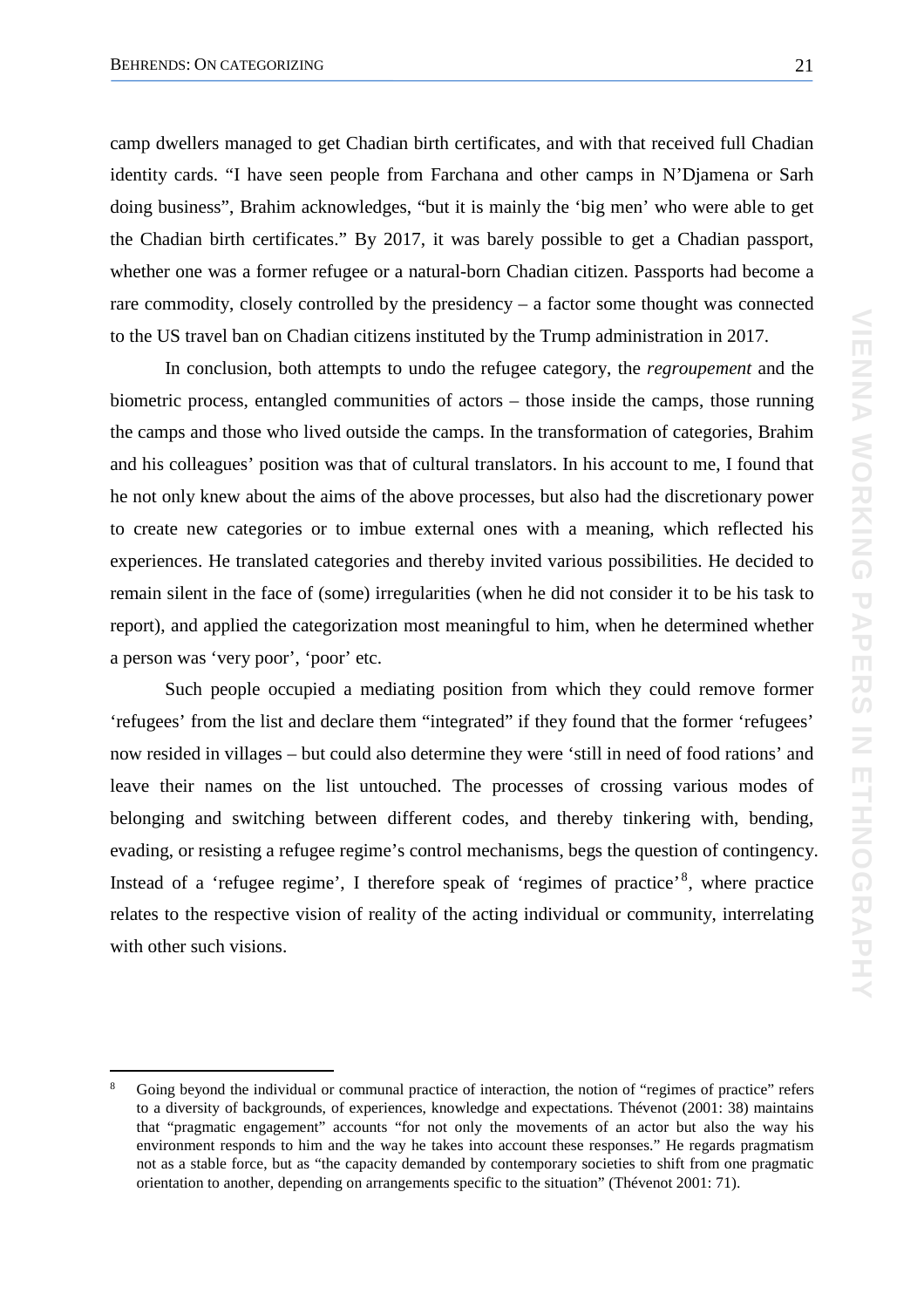#### **The means of classification**

My interpretation of the processes described above indicates that providing and receiving humanitarian or emergency aid in the Chad-Sudan borderlands has developed in far more complex directions than the one-way street – subjectivizing recipients and empowering donors – as which aid is often characterized. In much of the recent literature, humanitarian agencies are regarded as replacing the state and creating new forms of subjects such as the person infected with HIV/AIDS, the refugee, and the vulnerable person in need of aid and having to fully comply with the powerful aid regime in return.<sup>[9](#page-22-0)</sup> Referring to the 'hidden truth of sovereign power', Beckett cites a dictum that only the sovereign can "decide on a state of exception and declare an emergency" (2013: 88). By criticizing aid agencies that become substitute states using this form of power, Beckett argues that critics of humanitarian aid defend the "territorial sovereignty and the nation-state" in an "oddly conservative" way (2013: 90). Along that same line, Sassen (2013) advocates a notion of 'territory' that should be distinguished from 'territoriality' in order to grant the "category territory a measure of conceptual autonomy from the nation-state" (2013: 21). In so doing, she denies the category its analytical function as a symbol of national territoriality, instead opening up the possibility of understanding "conditions … in the shadow of national-state territoriality" (2013: 39).

Like Beckett, who deconstructs the image of the aid organizations' state-like sovereignty by looking at relationality and interactions, Glasman (2017) foregrounds the historical development of UNHCR classifications, which he finds adapt continuously during the agency's emergency interventions. Focusing on what 'emerges' during 'states of exception / emergency,' he compares the agency's development to how James Scott (1998) represents state regimes as aiming to achieve modernity by rendering citizens *legible*. Following Scott's framing "categories, formats, processes of standardization and rationalization" as ways of rendering a population first legible and finally controllable, Glasman argues that the UNHCR "arranges populations according to its mandate to protect." It does so by translating "complex, illegible and multiple local claims into standard categories that can be recorded, compared and used" (2017: 4). Thus, comparing the agency to the state instead of viewing its sovereignty as a substitute for the state, Glasman shows how it is

<span id="page-22-0"></span>In addition to Agamben's (2005) work on states of emergency, several publications on humanitarian intervention have taken up the perspective of creating subjectivities through aid interventions (cf. Bornstein and Redfield 2012, Callaghy et al. 2001, Fassin and Pandolfi 2010, McFalls 2010, Nguyen 2010. For a contrasting view, which is more in line with my argument of mutual adaptation, see Beckett 2013, Glasman 2017, Redfield 2014, and Ticktin 2006).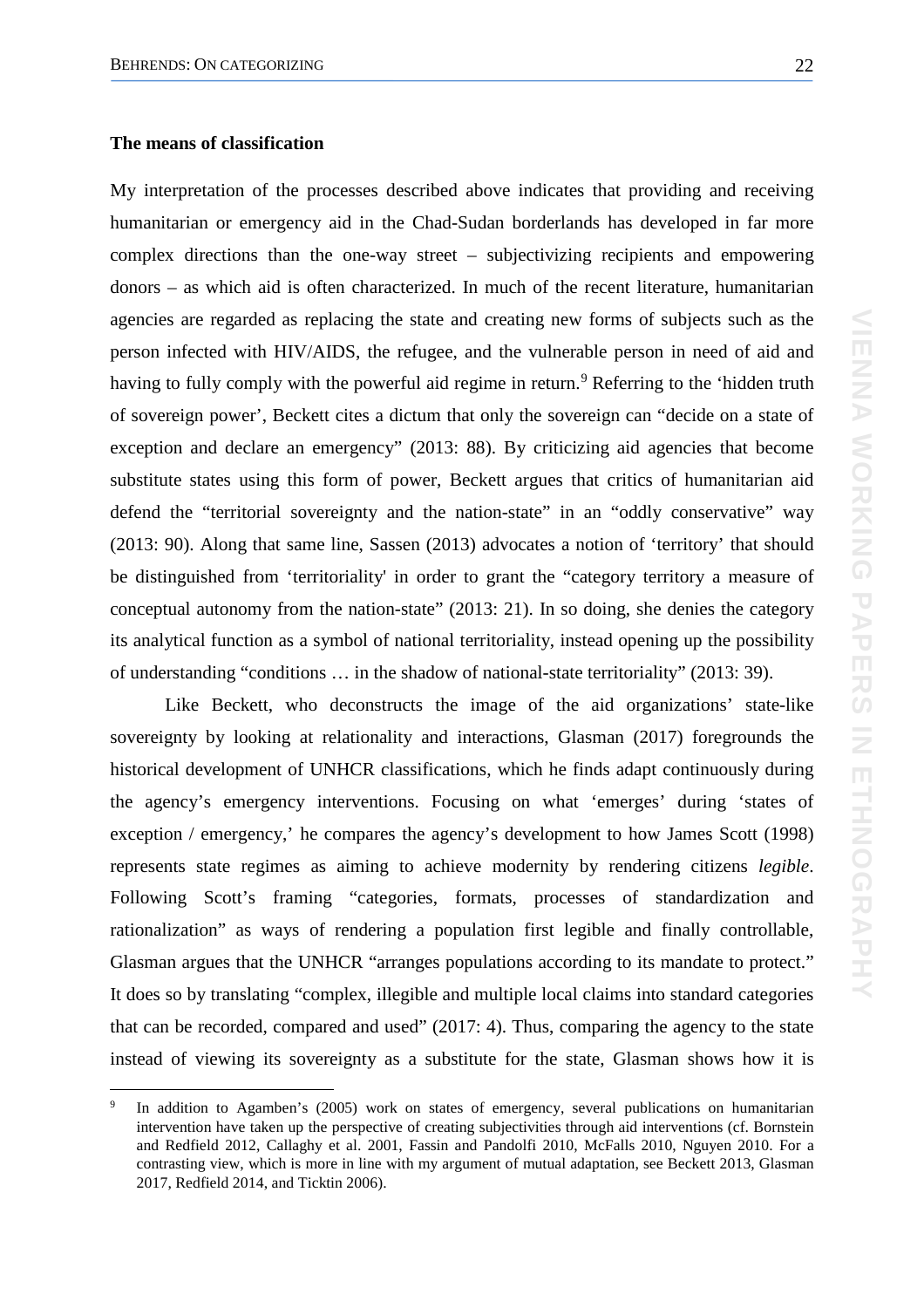similarly split up in its various agencies and situated actors. His analysis claims that the UNHCR "acts in a decentralized and fragmentary manner through a range of other actors – states of varying sizes and strength, UN agencies with different mandates, NGOs with diverse interests, refugees committees with varying representation and so on" (2017: 18). Instead of postulating a power asymmetry that proceeds from the creation of aid subjects, Glasman invokes the "highly connected" character of UNHCR interventions, whose origin is "not so much in the means of protection" as "the quasi-monopoly it holds over the *means of classification*" (ibid., my emphasis).

This is not to deny that regimes of aid can lead to forms of oppression, as in de Waal's (1989) impressive ethnographic analysis of how aid agencies caused famine by providing aid on the Sudanese side of the borderlands in the 1980s. He claims that the agencies operated based on a false image: they failed to recognize that the people who came to UNHCR camps in need of help were not refugees from drought but rather war, and that they could not return home as soon as the rains came – the outcome that de Waal suspects aid agencies had expected. Recent takes on 'states of emergency.' however, allow a closer look at how emergent interrelations and connections during such situations contribute to new constellations of power, thus "both reproduce(ing) *and* transform(ing) … existing structures, practices, and ideas" (Beckett 2013: 98).<sup>[10](#page-23-0)</sup> Taking up the relational perspective, I aim to show in this paper that neither the Chadian government nor the aid agencies held absolute or sovereign power over their territory of intervention. Instead, both transformed through what happened in the "shadows" by looking at a larger set of actors, thereby aiming to reveal the "conditions that are at risk of remaining blurry", as Sassen (2013: 39) puts it.

#### **Un/doing differences**

 $\overline{a}$ 

Through the administrative handling and institutionalizing of how to "sort things out" (Bowker and Star 1999), categorization can appear to be mutually exclusive, institutionally defining membership – who belongs and who does not – while, at the same time, the boundaries of categories "from different worlds meet, adjust, fracture, or merge" (1999: 16). Apart from the equivalences of categories intended to cross time and space while still maintaining their meaning, categorization of difference and belonging is used to account for

<span id="page-23-0"></span><sup>10</sup> Schiocchet (2014) argues for a closer look at particular instances of resilience of people in camps while acknowledging the importance of Agamben's definition of the 'state of exception', particularly in order to highlight the social inequality of camps as exceptional.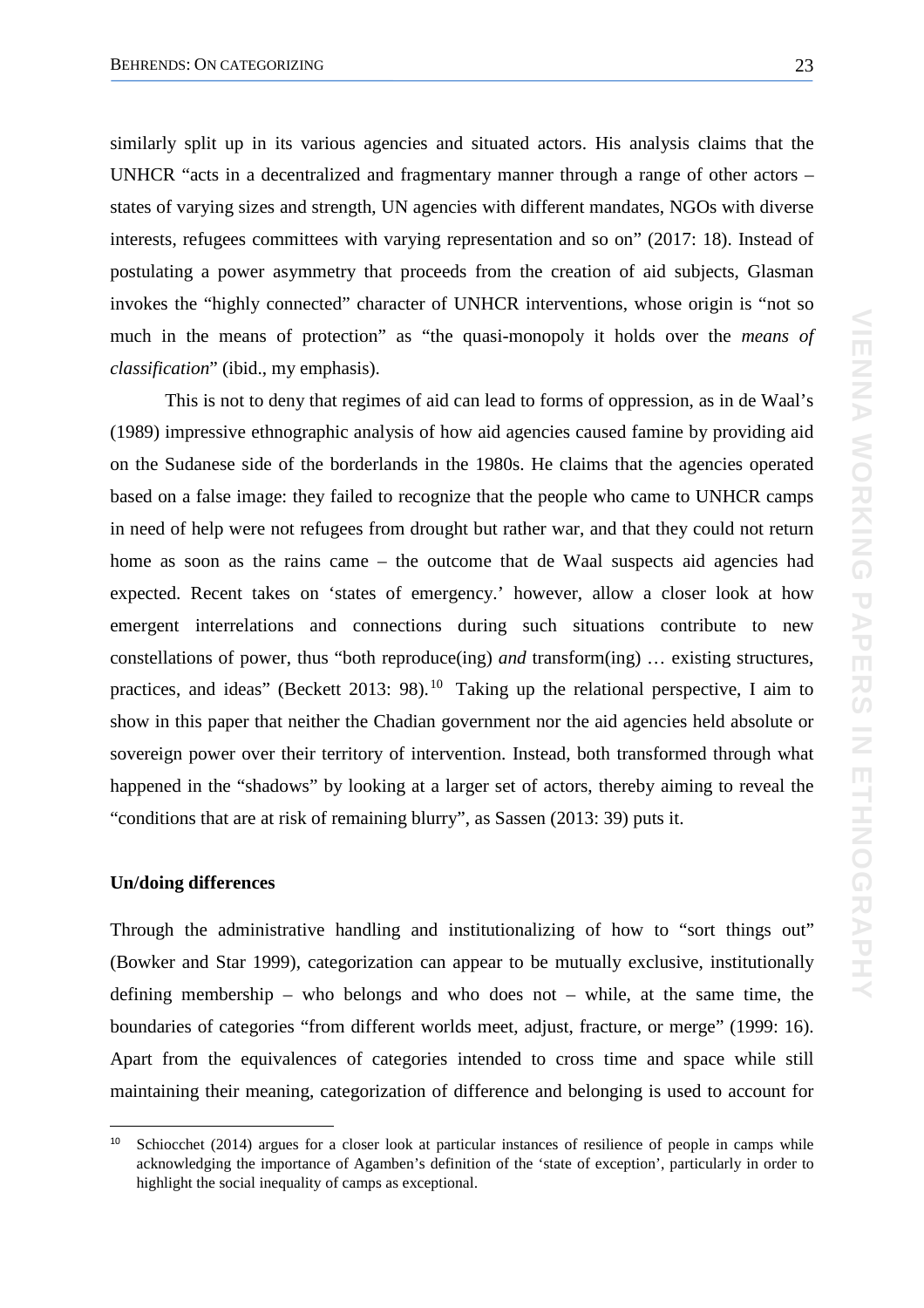multiple networks of individuals, which contain categories as less institutionalized forms of belonging and difference. According to Simmel's (1992 [1908]) definition, "individual" belonging to society only becomes possible beyond the bounds of social circles, where forms of belonging may also be less clearly defined, historically evolved, or mutually exclusive; and where many additional overlapping forms of processually and situationally marking difference and belonging may be noted. They may also, as Barth (1975 [1967], 1969) points out, assume more rigid forms during conflict, where forms of belonging might degenerate into mechanisms of violent exclusion (see also Schlee 2004). Following Hirschauer (2014), their boundedness can in practice be 'done' and 'undone,' as certain acts of categorizing underlie the double contingency of relationality and temporality mentioned in the beginning of the paper.

Stefan Hirschauer's work is central to this analysis. Rooted in Garfinkel's (1967) ethnomethodology and in Butler's (1999 [1990]) notions of performativity within the context of gender studies, the focus of Hirschauer's study on processes of human differentiation is increasingly redirected to the contingency of the simultaneity of different forms of belonging. By situationally taking up different forms of belonging and difference making, Hirschauer highlights not only those processes and practices that contribute to the 'doing of differences', but also those that equally intend and bring about their undoing or, at least background them while others are foregrounde<sup>[11](#page-24-0)</sup> Observing this backgrounding requires long-term observations of social processes. His analytical framework of 'doing' and 'undoing' social belonging is intended for comparative research into what he calls "the creation, overlap, and invalidation of cultural distinctions drawn between members of society." Categorization is contingent not merely because it is socially constructed and holds social relevance, but also because it can, in practice, be used, ignored, and made irrelevant. As Hirschauer puts it, "Each instance of 'doing difference' is a meaningful selection from a set of competing categorizations that creates a difference that in turn makes a difference. Un/doing differences designates an ephemeral moment of undecidedness and non-differentiation between the relevance and irrelevance of social differentiations" (Hirschauer 2014: 170). Temporality and relationality are central to this approach, as the question is not so much how differences matter, but, rather, "which difference is (ir)relevant when?" (2014: 173, my translation). The observation of how

<span id="page-24-0"></span><sup>&</sup>lt;sup>11</sup> I thank Carola Lentz for this specification on changing acts of categorizing. Lentz is part of the research program on 'un/doing differences' as Hirschauer, and applies the concept on national celebrations of independence in West Africa (see Lentz 2017).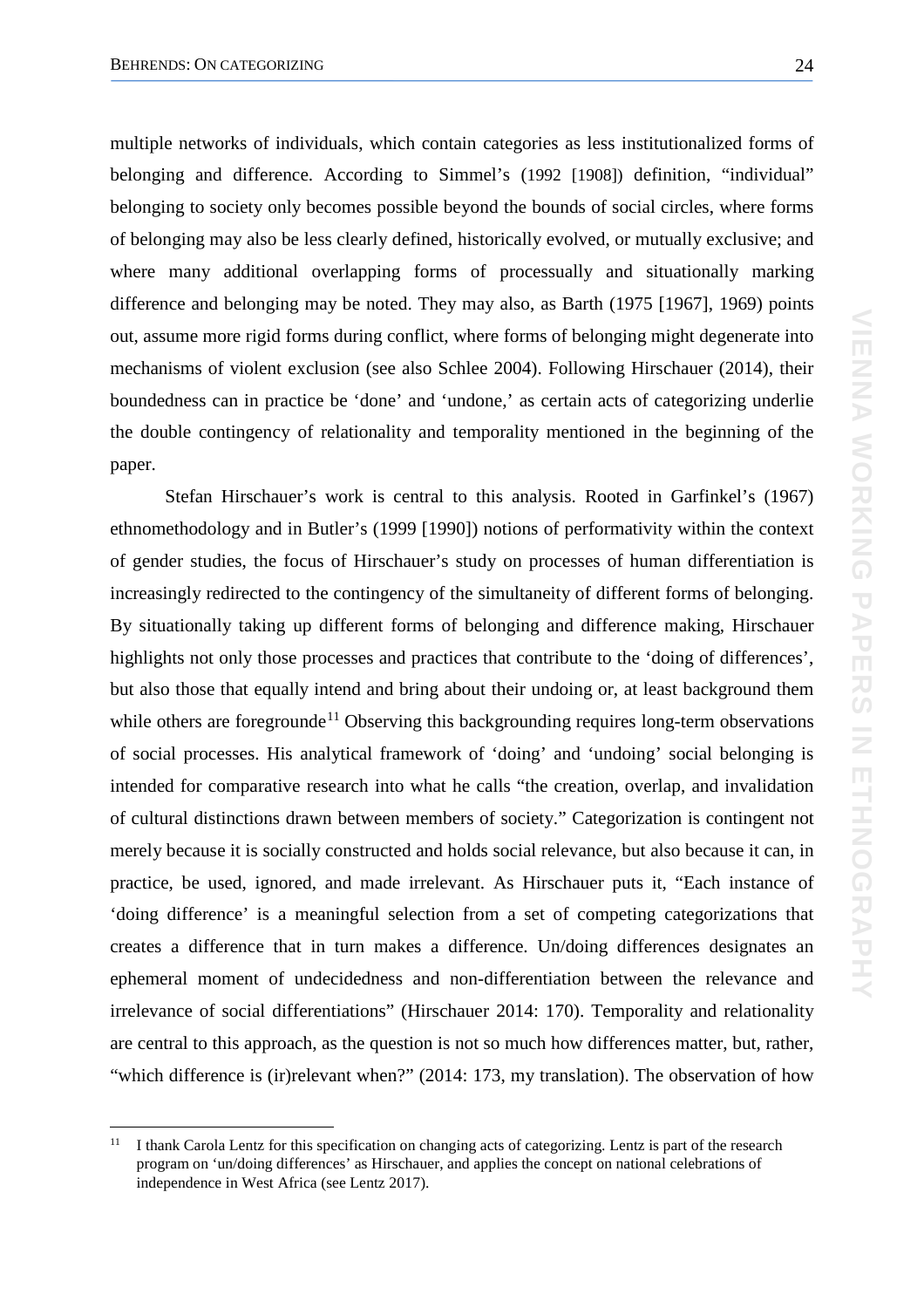differences become irrelevant marks the change into new forms of differentiating, applying another set of categories, which better situate the situation in time and space. Hirschauer aims at studying "not just the crossing of some previously-defined axes of differentiation (intersectionality) or the individual transgression of specific binaries (hybridity), but a *complex empirical interplay of human differentiations*: a constant movement of multiple categorizations between enforcement and overlap, stabilizing and forgetting" (2014: 181, my translation and emphasis).

Studying categorizing renders visible how categorization emerges from and responds to particular interpretations of situations, and, in that context, how a larger reality comes to be perceived. Who is involved in the categorizing? In different regimes of practice, I refer to 'collective actors' as the ensemble of *humans* who attribute their belonging to institutions, communities and places, and those who develop, apply and are influenced by *technologies* that regulate procedures, apply rules and distribute legitimacies in grouping people, using *things* or devices that carry within them a history of organizing. This history is formed of sediments of former governments' and agencies' procedures and may acquire new meanings in continuing processes. Studying processes of categorizing in the Chad-Sudan borderlands opens ways to understand how people – in very different manners – organize their survival in situations of war and displacement. It also, as in this paper, opens ways to understand how international agencies like the UNHCR eventually come to follow the local people's ways of organizing survival during war and displacement. Movements produce new situations and constellations that trigger new ways of defining, arranging and shifting understandings, and thereby new categorizations of the social and of social processes. In a situation of crisis through war and displacement, such as the one I address in this paper, a large number of actors, technologies, procedures and devices come together with very different understandings of reality and how to survive in it.

A closer study of categorizing shows how different actors, procedures and devices interact and how their mutual influences and understandings influence their expectations and their practices for continuing to live and finding ways to build futures. The processes described in this paper display attempts to undo a category – that of the 'refugee' – toward the end of a long process of enforcing and stabilizing it. The category's negotiability becomes visible in how the involved actors interrelate differently and over time. In such situations of war and displacement, categorizations of difference and belonging not only originate in very different contexts, with stronger and weaker forms of institutionalization, but, over time,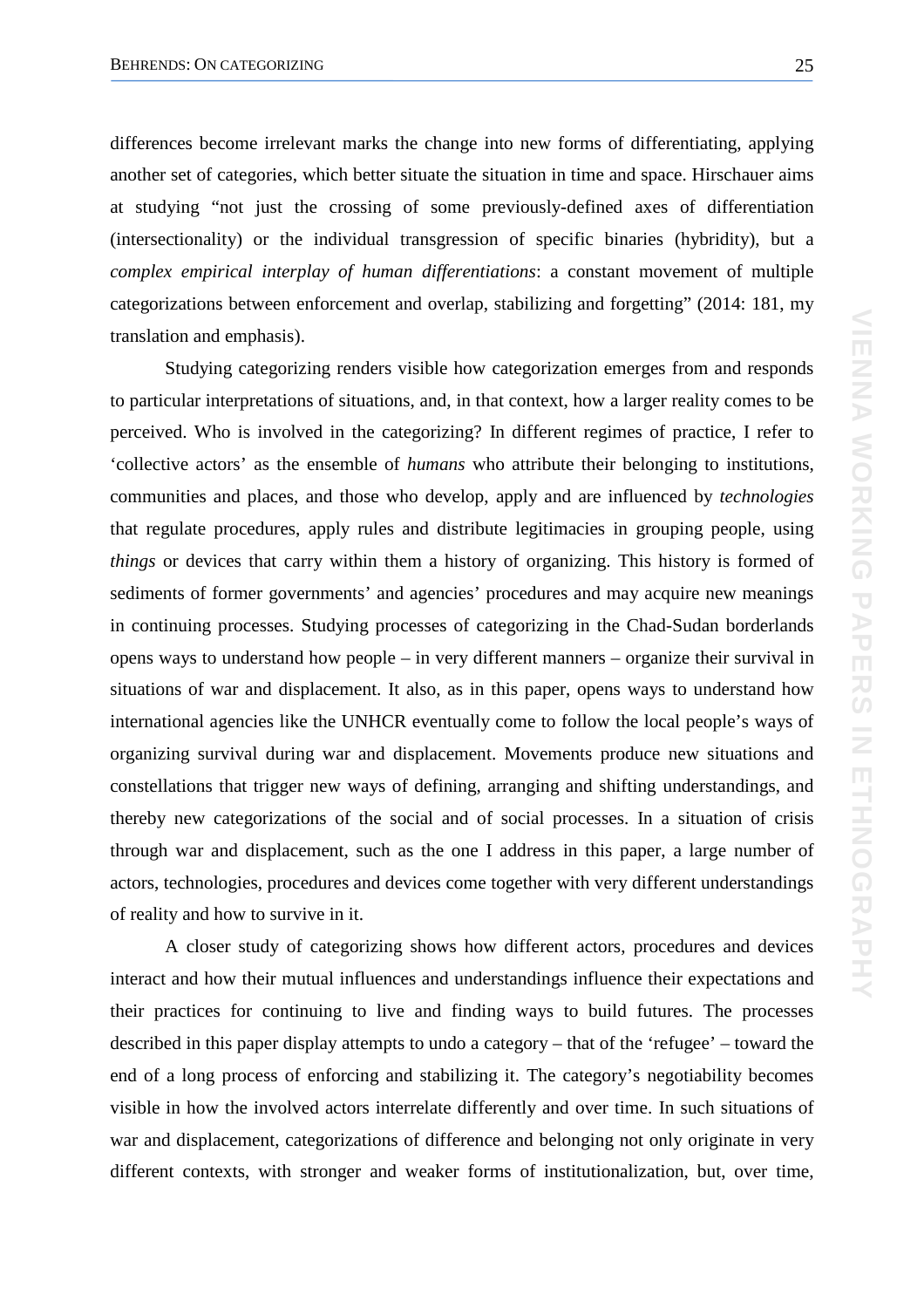overlap and change contingently and situationally, providing new relations for the involved actors, and involving them in the formation of new constellations, such as the 'grouped' people Brahim has told me about. By adding more historical depth to the very situational and ethnomethodologically-influenced approach of Stefan Hirschauer, this paper aims to promote long-term studies of changing acts of categorizing, possibly leading to mutual 'emplacements' of people (Glick Schiller and Çağlar 2015, Bjarnesen and Vigh 2016).

Towards the end of my research, after developing my study along Hirschauer's (2014) framework for researching what he calls "un/doing differences and the contingency of social belonging", and along Rottenburg's goal to study the switching of different codes, I encountered two simultaneous processes referred to in this paper: the attempts of the United Nation's High Commission for Refugee (UNHCR) to finally undo the differences the agency first created by categorizing people as 'refugees' by integrating them into existing village communities, and the interplay and the contingencies of biometric registering in order to convert the same people's status from 'refugee' into a new form of citizenship, registered 'Chadian refugee nationals.' Un/doing difference, more generally, thus follows organizational policies *and* interrelated trajectories of people's movements and actions. What is interesting in all processes is the way categorizing works in collective practice: the way it creates boundaries and 'undoes' them, far from any 'natural' belonging of people to groups (Hirschauer 2014: 172) – and thus is contingent in the interrelated forms this crossing or overlapping of categorizations can take.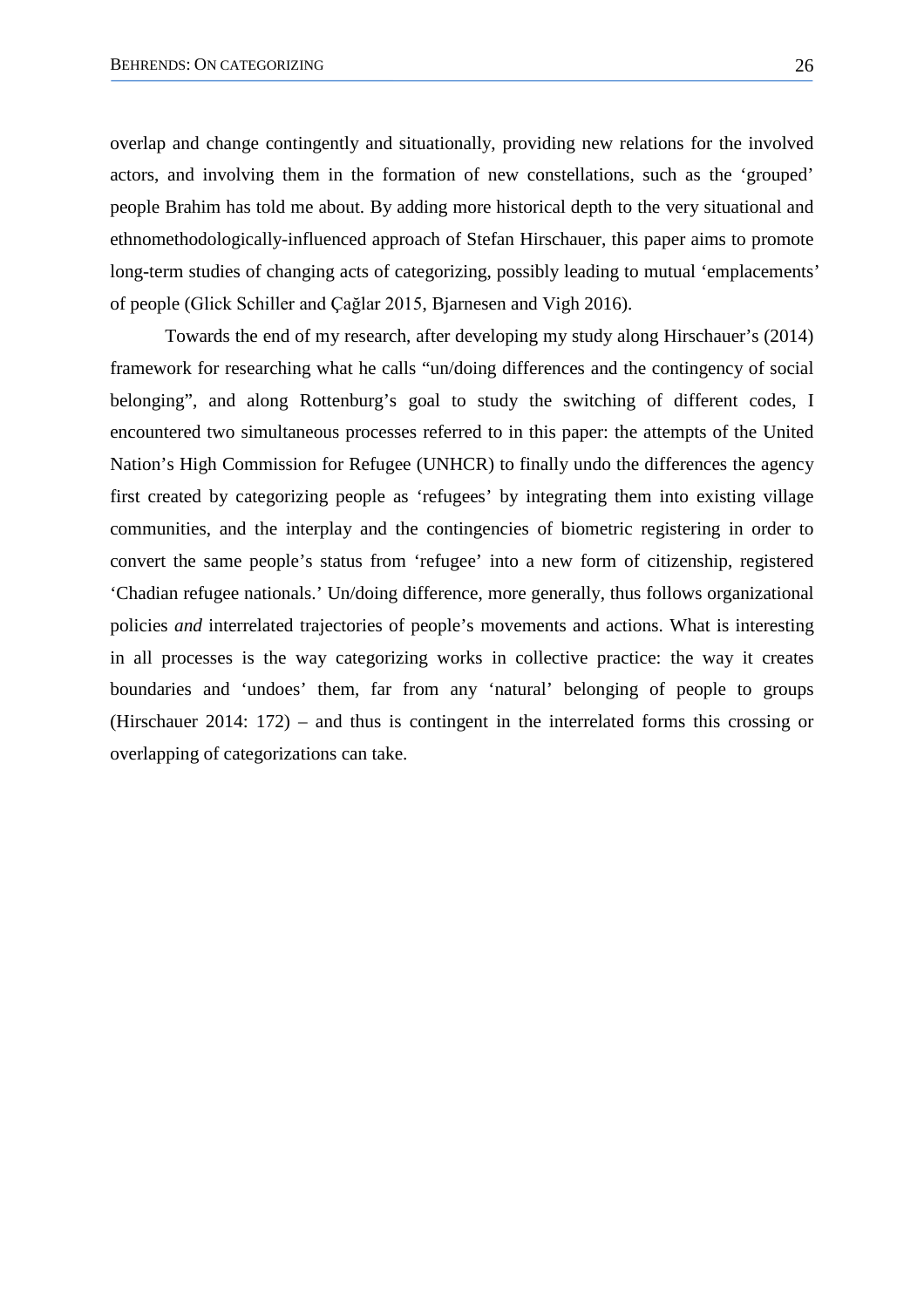## **Bibliography**

Agamben, Giorgio. 2005. *State of exception*. Chicago: University of Chicago Press.

- Barth, Fredrik. 1969. *Ethnic groups and boundaries. The social organization of culture difference.* Bergen, London: Allen & Unwin.
- Barth, Fredrik. 1975 [1967]. "Economic Spheres in Darfur." In Raymond Firth (ed). *Themes in Economic Anthropology*. London: Tavistock, 149-174.

Beckett, Greg. 2013. "The Politics of Emergency." *Review of Anthropology*, 42, 85-101.

- Behrends, Andrea, Sung-Joon Park, and Richard Rottenburg. 2014. "Travelling models. Introducing an analytical concept to globalisation studies." In Andrea Behrends, Sung-Joon Park and Richard Rottenburg (eds.). *Travelling Models in African Conflict Management. Translating Technologies of Social Ordering*. Leiden: Brill, 1-40.
- Bierschenk, Thomas. 2000. *Courtiers en développement: les villages africains en quête de projets*. Paris: Karthala.
- Bjarnesen, Jesper, and Henrik Vigh. 2016. "The dialectics of displacement and emplacement." *Conflict and Society. Advances in Research*, 2, 9-15.
- Bornstein, Erica, and Peter Redfield. 2011. *Forces of compassion: humanitarianism between ethics and politics*. Santa Fe: School for Advanced Research Press.
- Bowker, Geoffrey, and Susan Leigh Star. 1999. *Sorting Things Out. Classification and Its Consequences*. Cambridge, Massachusetts London, England: The MIT Press.
- Breckenridge, Keith. 2014. *Biometric state: the global politics of identification and surveillance in South Africa, 1850 to the present*. Cambridge: Cambridge University Press.
- Butler, Judith. 1999 [1990]. *Gender trouble: feminism and the subversion of identity*. New York/London: Routledge.
- Callaghy, Thomas, Ronald Kassimir, and Robert Latham. 2001. *Intervention and Transnationalism in Africa. Global-Local Networks of Power*. Cambridge: Cambridge University Press.
- Debos, Marielle. 2016. *Living by the gun in Chad. Combatants, impunity and state formation.* London: Zed Books.
- Debos, Marielle. 2017. Biométrie au Tchad: nouvelles technologies et vieilles recettes Électorales. [http://theconversation.com/biometrie-au-tchad-nouvelles-technologies-et-vieilles-recettes](http://theconversation.com/biometrie-au-tchad-nouvelles-technologies-et-vieilles-recettes-electorales-58394)[electorales-58394](http://theconversation.com/biometrie-au-tchad-nouvelles-technologies-et-vieilles-recettes-electorales-58394) (last accessed 17/11/09).
- Desrosières, Alain. 1998. *The politics of large numbers: a history of statistical reasoning*. Cambridge/London: Harvard University Press.
- De Waal, Alex. 1989. *Famine that kills*. New York: Oxford University Press.
- Fassin, Didier, and Mariella Pandolfi. 2010. *Contemporary states of emergency: the politics of military and humanitarian interventions*. New York, Cambridge, Mass.: Zone Books.
- Feldman, Ilana. 2012. "The Challenge of Categories: UNWRA and the Definition of a 'Palestine Refugee'". *Journal of Refugee Studies*, 25:3, 387-406.
- Foucault, Michel, and Colin Gordon. 1980. *Power/knowledge: selected interviews and other writings, 1972-1977*. Brighton, Sussex: Harvester Press.
- Foucault, Michel. 1991 [1978]. "Governmentality." In Graham Burchell, Colin Gordon and Peter Miller (eds.). *The Foucault Effect. Studies in Governmentality*. Chicago: Chicago University Press, 87-104.
- Garfinkel, Harold. 1967. *Studies in Ethnomethodology*. Englewood Cliffs, New Jersey: Prentice Hall, Inc.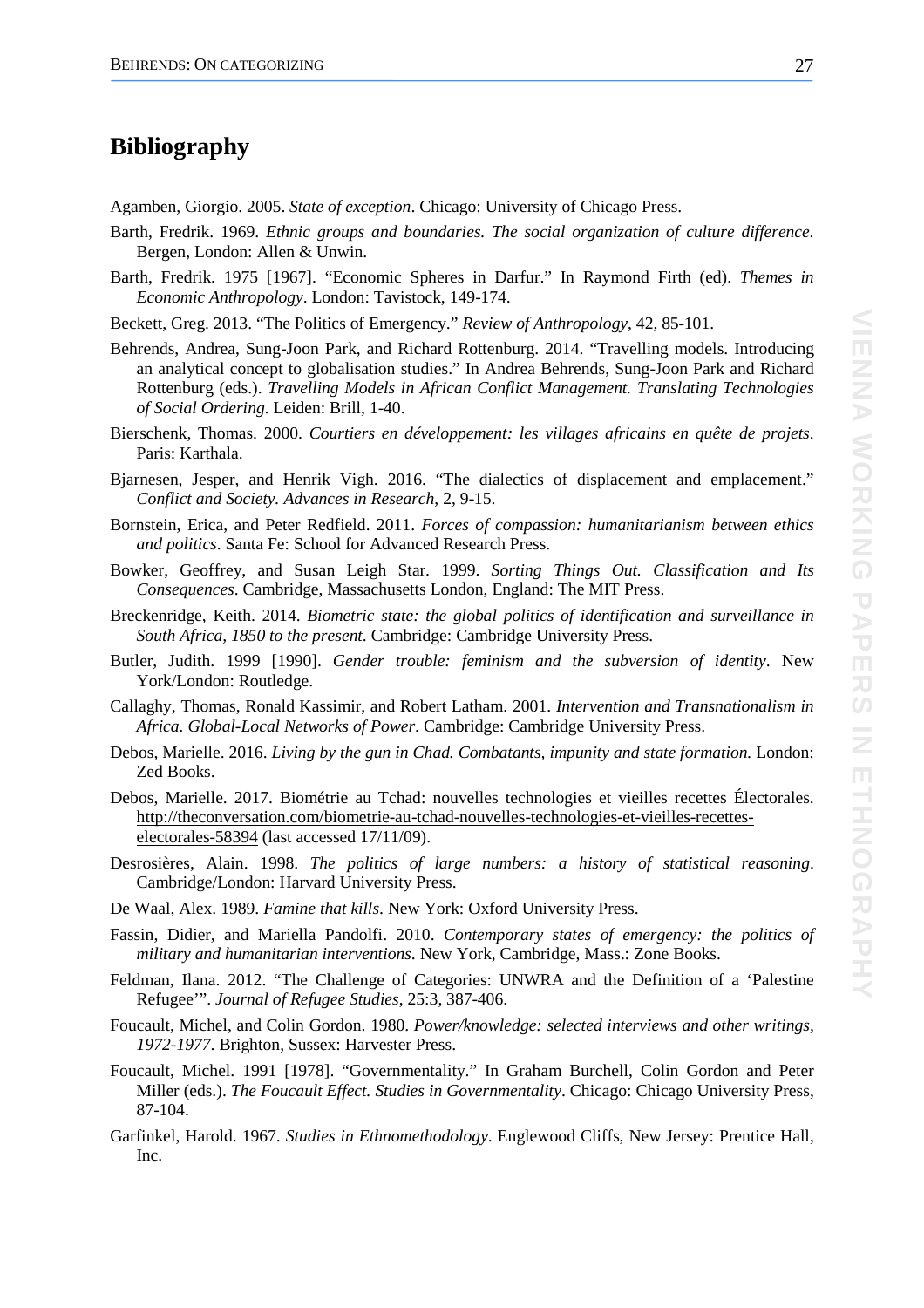- Glasman, Joel. 2017. "Seeing like a refugee agency: a short history of UNHCR classifications in Central Africa (1961-2015)." *Journal of Refugee Studies,*30:2, 1-26.
- Glick Schiller, Nina and Ayse Çağlar. 2015. "Displacement, emplacement, and migrant newcomers: rethinking urban sociabilities within multiscalar power." *Identities. Global Studies in Culture and Power*, 23:1, 17-34.
- Hacking, Ian. 1995. "The Looping Effects of Human Kinds." In Dan Sperber, David Premack and Ann James Premack (eds.). *Causal cognition: a multi-disciplinary debate*. New York: Oxford University Press, 351-383*.*
- Hacking, Ian. 1999. "Making up people." In Mario Biagioli (ed). *The science studies reader*., New York: Routledge,161-171.
- Hadi, Mutasim Bashir Ali. 2014. "Power-Sharing in South Darfur. Local Translations of an International Model." In Andrea Behrends, Sung-Joon Park and Richard Rottenburg (eds.). *Travelling Models in African Conflict Management. Translating Technologies of Social Ordering*. Leiden: Brill,.117-146.
- Hammar, Amanda. 2014. *Displacement Economies in Africa. Paradoxes of Crisis and Creativity*. London, New York: Zed Books.
- Hirschauer, Stefan. 2014a. "Un/doing Differences. Die Kontingenz sozialer Zugehörigkeiten." *Zeitschrift für Soziologie*, 43:3, 170-191.
- Lakoff, George. 1987. *Women, Fire, and Dangerous Things. What Categories reveal about the Mind*. Chicago: University of Chicago Press.
- Lentz, Carola. 2017. "Die Aufführung der Nation und die Einhegung von Ethnizität in afrikanischen Nationalfeiern." In Stefan Hirschauer (ed). *Un/doing Differences. Praktiken der Humandifferenzierung.* Weilerswist: Vellbrück Wissenschaft, 119-143.
- Lewis, David, and David Mosse. 2006. *Development brokers and translators: the ethnography of aid and agencies*. Bloomfield, CT: Kumarian Press.
- Li, Tania. 2007. *The will to improve: governmentality, development, and the practice of politics*. Durham: Duke University Press.
- McFalls, Laurence. 2010. "Benevolent dictatorship: the formal logic of humanitarian government." In Didier Fassin and Mariella Pandolfi (eds.). *Contemporary states of emergency: the politics of military and humanitarian interventions*. Cambridge, MA: Zone Books, 317-334.
- M'charek, Amade, Katharina Schramm and David Skinner. 2013. "Topologies of race: doing territory, population and identity in Europe." *Science, Technology, & Human Values*, 39:4, 459-467.
- Merry, Sally Engle. 2006. "Transnational Human Rights and Local Activism: Mapping the Middle." *American Anthropologist*,108:1, 38-51.
- Nguyen, Vinh-Kim. 2010. *The Republic of Therapy. Triage and Sovereignty in West Africa's time of AIDS*. Durham, London: Duke University Press.
- Redfield, Peter. 2013. *Life in crisis: the ethical journey of Doctors without Borders*. Berkeley: University of California Press.
- Rottenburg, Richard. 2002. *Weit hergeholte Fakten: eine Parabel der Entwicklungshilfe*. Stuttgart: Lucius & Lucius.
- Rottenburg, Richard. 2005. "Code switching, or why a metacode is good to have." In Barbara Czarniawska and Guje Sevón (eds.). *Global ideas. How ideas, objects and practices travel in the global economy*. Copenhagen: Copenhagen Business School Press, 259-274.
- Rottenburg, Richard. 2009. *Far-fetched facts: a parable of development aid*. Cambridge, Mass.: MIT Press.
- Rottenburg, Richard, Sally E. Merry, Sung-Joon Park, and Johanna Mugler. 2015. *The world of indicators: the making of governmental knowledge through quantification*. Cambridge: Cambridge University Press.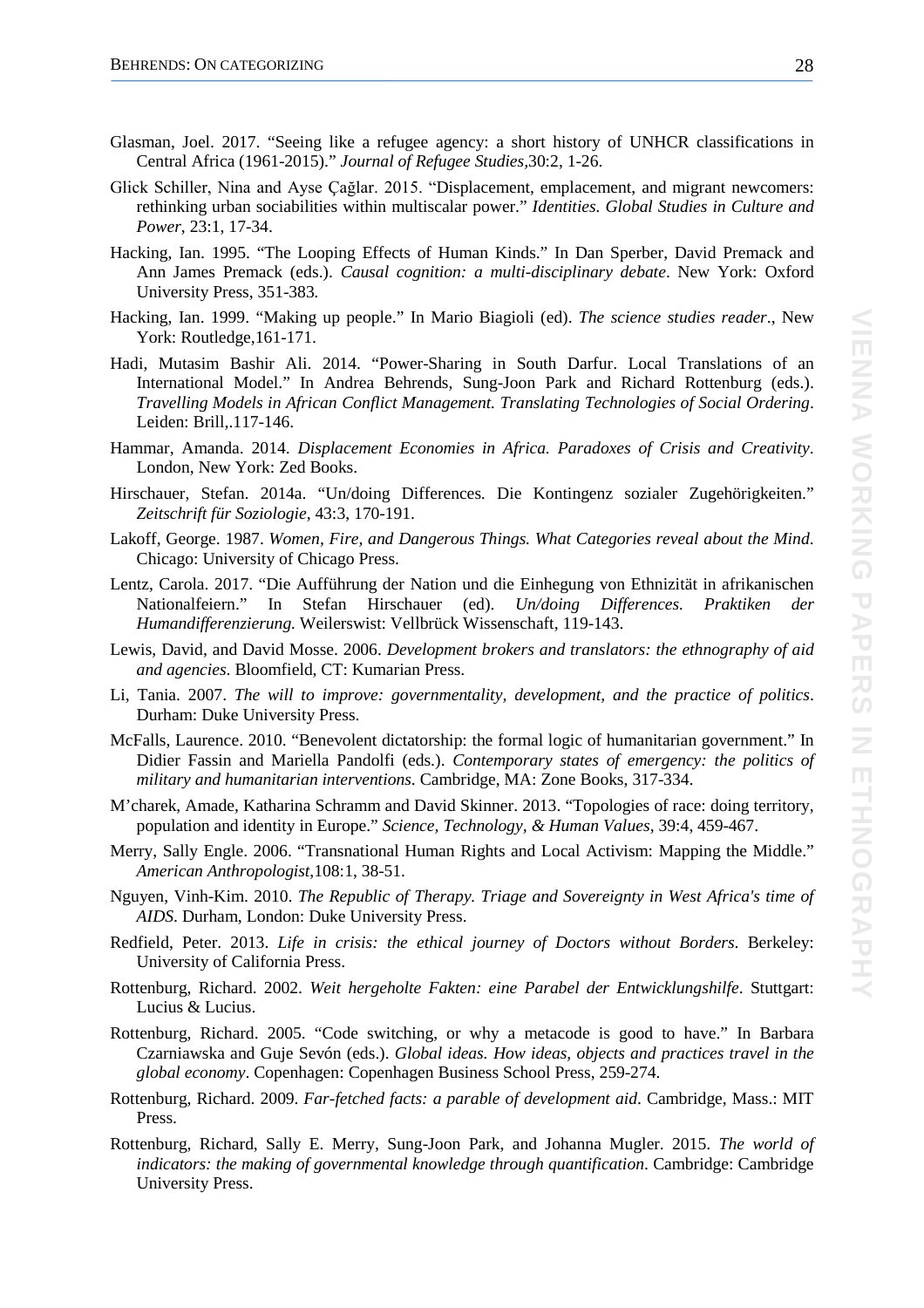- Sassen, Saskia. 2013. "When territory deborders territoriality." *Territory, Politics, Governance*, 1:1, 21-45.
- Schiocchet, Leonardo. 2014. "Palestinian Refugees in Lebanon: Is the Camp a Space of Exception?" *Mashriq & Mahjar. Journal of Middle East Migration Studies,* 2:1, 130-60.
- Schlee, Günther. 2004. "Taking sides and constructing identities: reflections on conflict theory." *Journal of the Royal Anthropological Institute*,10:1, 135-56.
- Scott, James C. 1998. *Seeing like a state: how certain schemes to improve the human condition have failed*. New Haven: Yale University Press.
- Seesemann, Rüdiger. 2005. "The quotidian dimension of Islamic reformism in Wadai (Chad)." In Muriel Gomez-Perez (ed). *L'islam politique au sud du Sahra - Identités, discours et enjeux*. Paris: Karthala,327-347.
- Simmel, Georg. 1992 [1908]. *Soziologie. Untersuchungen über die Formen der Vergesellschaftung*. Frankfurt a. M.: Suhrkamp.
- Simmel, Georg. 1949 [1910]. "The Sociology of Sociability." *American Journal of Sociology*, 55:3, 254-261.
- Star, Susan Leigh. 1999. "The ethnography of infrastructure." *American Behavioral Scientist*, 43:3, 377-391.
- Tallio, Virginie. 2004. "Le rapatriement des réfugiés angolais: glissements d'une catégorie à une autre." *TERRA-Ed., Coll. "Esquisses", janv. 2004:* <http://www.reseau-terra.eu/article304.html>
- Ticktin, Miriam. 2006. "Where ethics and politics meet: The violence of humanitarianism in France." *American Ethnologist*, 33:1, 33-48.
- UNHCR. 2015. *Seeds for Solutions. Promotion de l'Autosuffisance et des Moyens d'Existence des Réfugiés et des Population Hôtes du Tchad*. N'Djamena: UNHCR.
- Vetters, Larissa. 2017. "Contingent statehood. Clientelism and Civic Engagement as Relational Modalities in Contemporary Bosnia and Herzegovina." In Tatjana Thelen, Larissa Vetters and Keebet von Benda-Beckmann (eds.). *Stategraphy. Toward a relational anthropology of the state.* New York: Berghahn, 20-37.
- Zetter, Roger. 1991. "Labelling refugees: forming and transforming a bureaucratic identity." *Journal of Refugee Studies*, 4:1, 39-62.
- Zetter, Roger. 2007. "More labels, fewer refugees: remaking the refugee label in an era of globalization." *Journal of Refugee Studies*, 20:2, 172-192.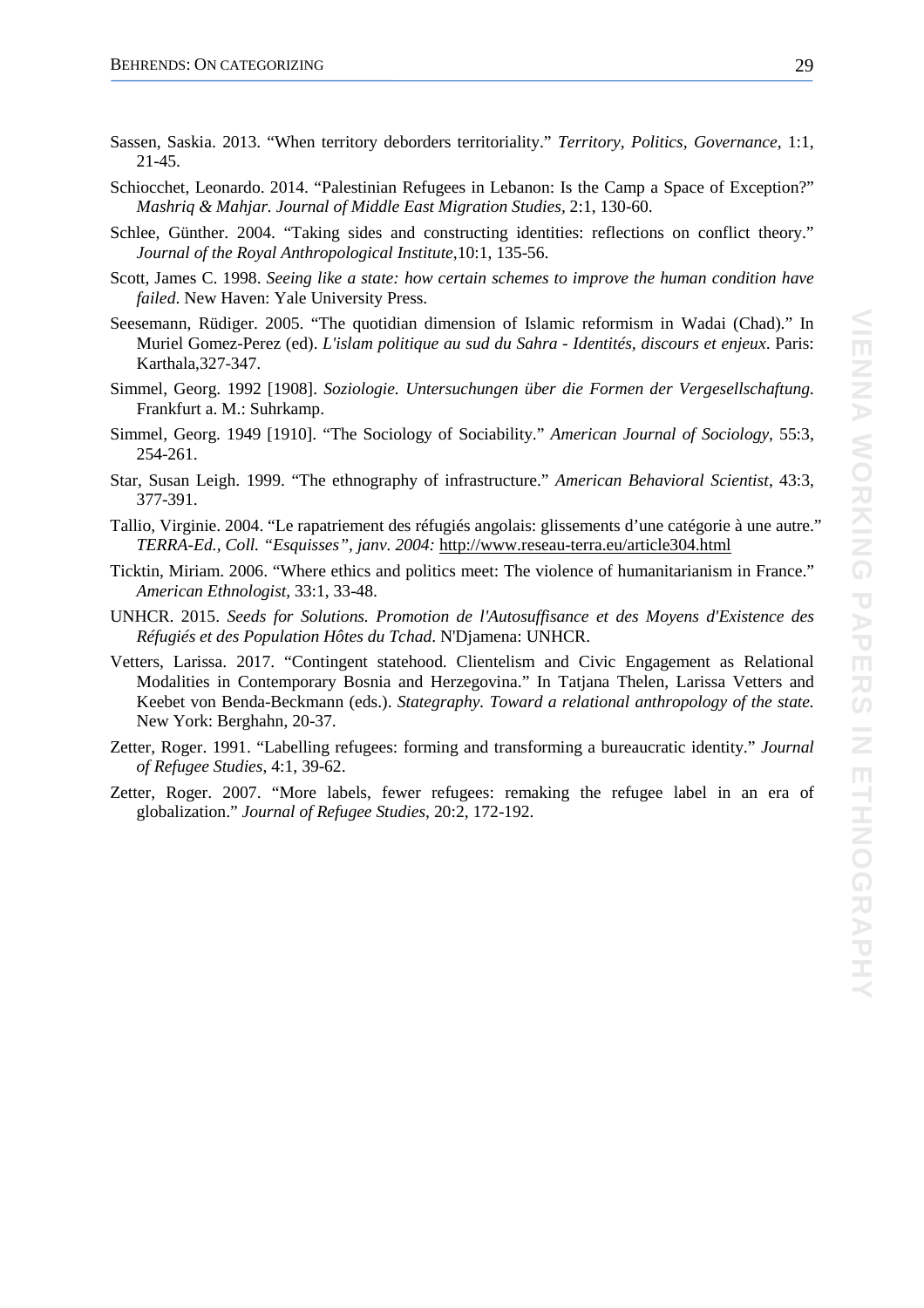.

#### **Zusammenfassung**

Nach mehr als zehn Jahren der Intervention bereitet die UN Flüchtlingsorganisation das Ende ihrer Intervention im Grenzgebiet zwischen Sudan und Tschad vor. In den zwölf Flüchtlingslagern auf der tschadischen Seite der Grenze leben nach wie vor ungefähr 200.000 Menschen. Aus Befürchtungen um ihre Sicherheit kommt für die BewohnerInnen der Flüchtlingslager eine Rückkehr in ihre Heimatdörfer und -städte auf der sudanesischen Seite jedoch weiterhin nicht in Frage. Die aus dieser Situation resultierenden "Integrationsmaßnahmen" der Hilfsorganisation in Zusammenarbeit mit dem tschadischen Staat stellen den Ausgangspunkt der vorliegenden Studie dar. Mit dem Verweis auf Studien zur "Kontingenz sozialer Zugehörigkeit" (Hirschauer 2014) betont die Autorin die Momente, in denen Unterschiede zwischen Menschen im Zusammenspiel zwischen Wissen und Praxis bedeutsam oder auch unbedeutsam "gemacht" werden. Sie zeigt, dass die Ungewissheit dieser Situation durch die sich wandelnde Verwendung von Humankategorien sichtbar wird, die prozesshaft neu interpretiert und übersetzt werden. Als Beispiel werden zwei Ereignisse in den Vordergrund gestellt, in denen die bislang vorherrschende Kategorie des "Flüchtlings" in den Hintergrund treten soll: Zum einen die Bemühungen von Staat und UN Organisation, die Camp-BewohnerInnen mit der Bevölkerung aus der Umgebung der Flüchtlingslager zu "vermischen"; zum anderen die groß angelegte biometrische Registrierung der Camp-BewohnerInnen, die ihnen einen neuen Status als "BürgerInnen/Flüchtlinge" verleiht. Obwohl beide Verfahren strengen Regeln folgen, so stehen doch beide gleichermaßen für die Kontingenz der Alltagspraxis sowohl auf der Seite von Organisationen und Staat als auch auf der Seite der von den Maßnahmen betroffenen Bevölkerung.

#### **Biographical Note**

Andrea Behrends is social anthropologist and currently guest professor at the Department of Social and Cultural Anthropology, Free University of Berlin. She has published on diverse issues in political anthropology in African contexts. At present she is working on the publication of her book manuscript *Displacement, emplacement and aid in the Chad-Sudan borderlands*. In the academic year 2016-17 she was guest professor at the Department of Social and Cultural Anthropology, University of Vienna.

#### **Biographische Notiz**

Andrea Behrends ist Sozialanthropologin und zur Zeit Gastprofessorin am Institut für Sozialund Kulturanthropologie der Freien Universität Berlin. Sie hat über diverse Themen der politischen Anthropologie in afrikanischen Kontexten geforscht. Im Moment arbeitet sie an der Veröffentlichung ihrer Habilitationsschrift mit dem Titel *Displacement, emplacement and aid in the Chad-Sudan borderlands*. Im akademischen Jahr 2016-17 war sie Gastprofessorin am Institut für Kultur- und Sozialanthropologie der Universität Wien.